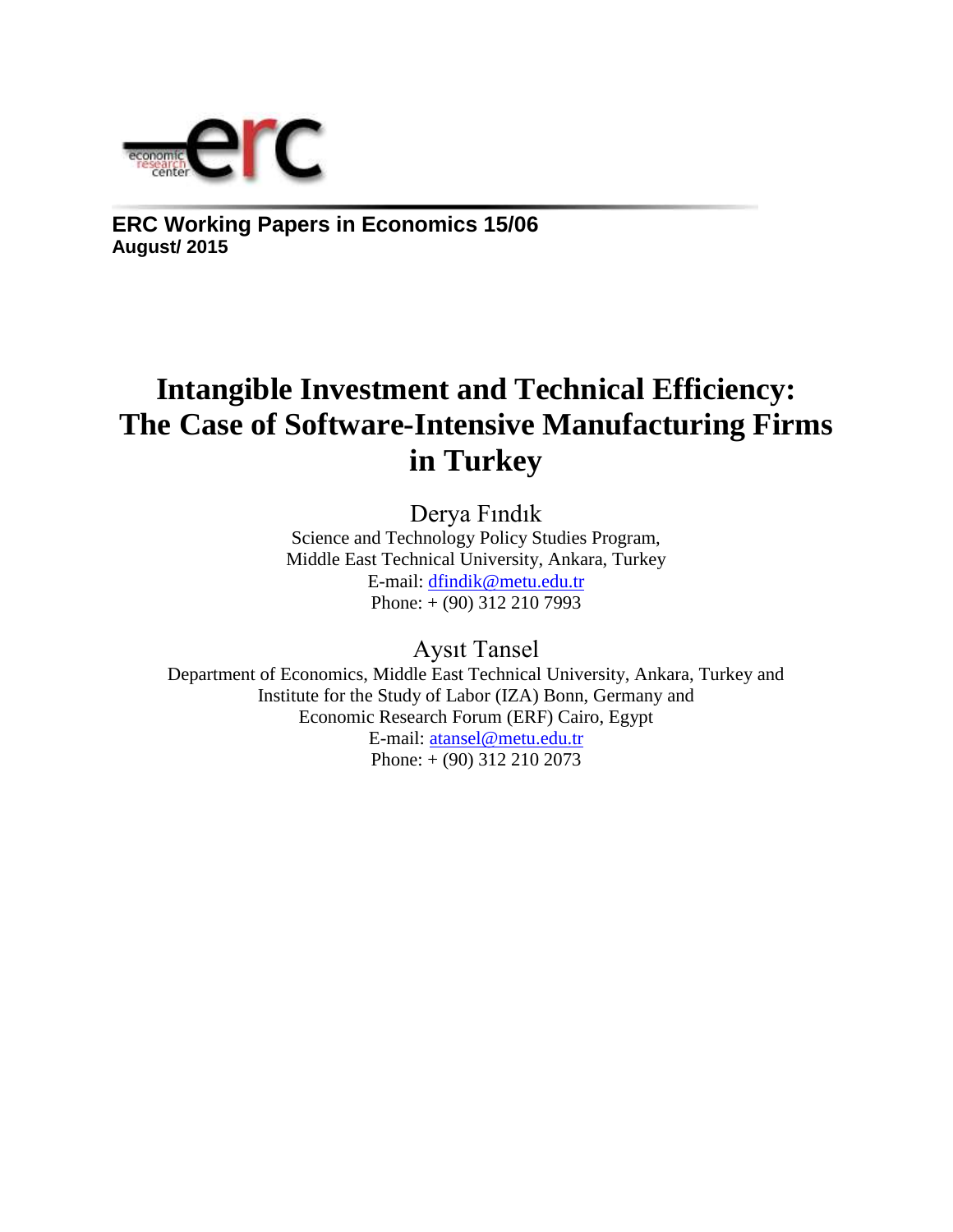Intangible Investment and Technical Efficiency: The Case of Software-Intensive Manufacturing Firms in Turkey<sup>1</sup>

> Derya Findik Science and Technology Policy Studies Program Middle East Technical University 06800 Ankara, Turkey E-mail: dfindik@metu.edu.tr Telephone:90.312.210 37 19 Fax: 90.312. 210 79 93

Aysit Tansel Cornell University, Ithaca, USA Middle East Technical University, Ankara, Turkey E-mail: atansel@metu.edu.tr Telephone: 90.312.210 20 57 Fax : 90.312.210 79 64 Institute for the Study of labor (IZA) Bonn, Germany and Economic Research Forum (ERF) Cairo, Egypt

August, 2014

**Abstract**. *This chapter analyzes the effect of intangible investment on firm efficiency with an emphasis on its software component. Stochastic production frontier approach is used to simultaneously estimate the production function and the determinants of technical efficiency in the software intensive manufacturing firms in Turkey for the period 2003-2007. Firms are classified based on the technology group. High technology and low technology firms are estimated separately in order to reveal differentials in their firm efficiency. The results show that the effect of software investment on firm efficiency is larger in high technology firms which operate in areas such as chemicals, electricity, and machinery as compared to that of the low technology firms which operate in areas such as textiles, food, paper, and unclassified manufacturing. Further, among the high technology firms, the effect of the software investment is smaller than the effect of research and development personnel expenditure. This result shows that the presence of R&D personnel is more important than the software investment for software intensive manufacturing firms in Turkey.*

**Keywords:** Intangible assets, Software investment, Efficiency, Software intensive firms, Stochastic frontier analysis, Production Function, Firms, Turkey.

**JEL Classification**: L21; L22; L23; L25

<sup>1</sup>This paper is based on Derya Findik's PhD thesis prepared under the supervision of Prof. Dr. Aysit Tansel at the Science and Technology Policy Studies Program, METU. Derya Findik would like to thank Erkan Erdil, Erol Çakmak, Semih Akçomak, and Funda Başaran for helpful comments on her PhD thesis. Thanks are also due to the staff of the Turkish Statistical Institute for their kind help in implementing this study. They allowed use of the data on their premises. Any errors are our own.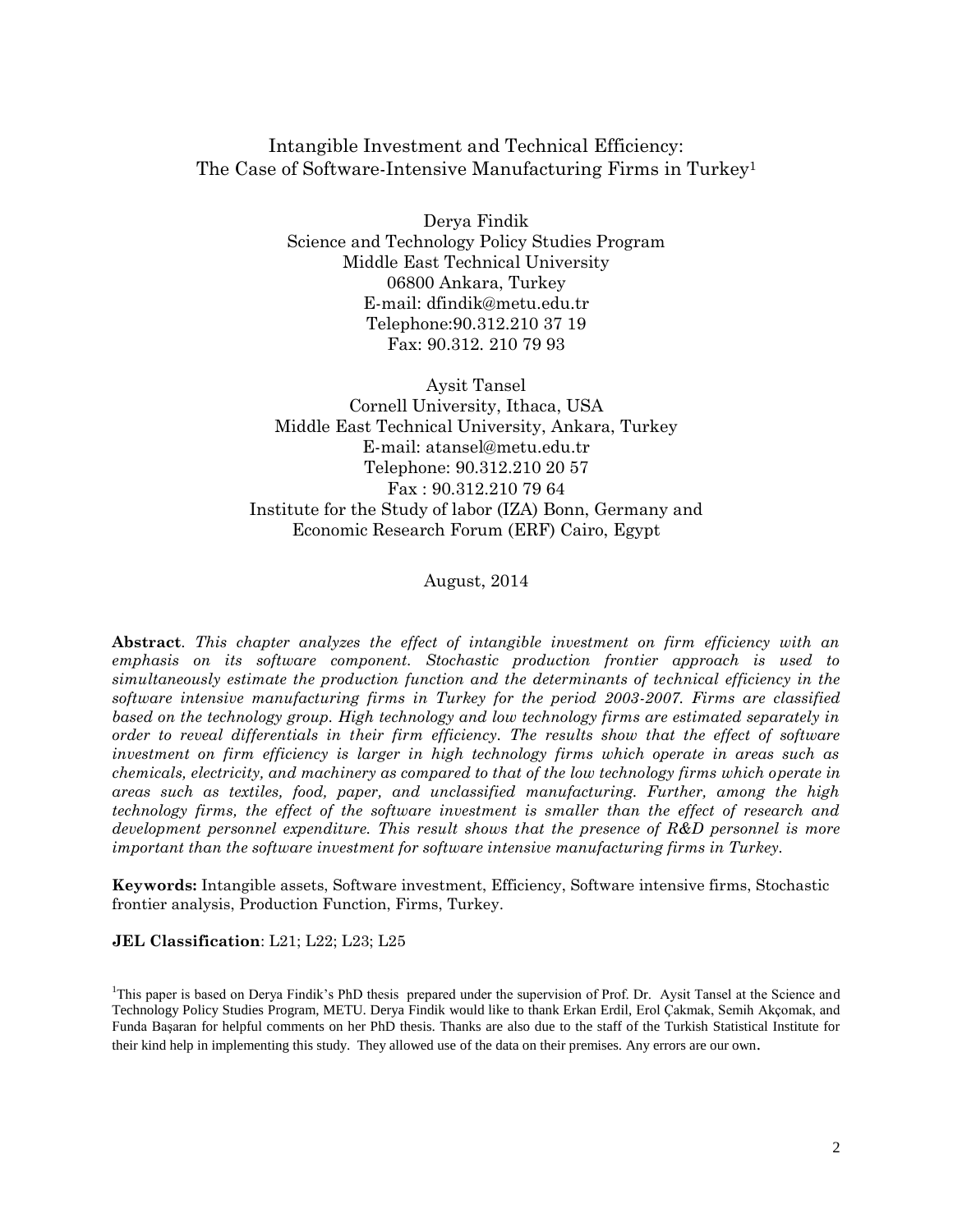#### **INTRODUCTION**

In recent years, the share of investment in intangible assets of the firms in manufacturing industries increased in most of the EU countries while the share of investment in tangible capital has decreased (Corrado,Haskel, Jona-Lasinio & Iommi, 2013). Intangible investment is defined as "the claims on future benefits that do not have a physical or financial embodiment"(Lev,2000). Many authors proposed different ways of classifying the intangible assets (van Ark & Piatkowski, 2004; Young,1998; Vosselman,1998; MERITUM, 2002; Oliner, Sichel & Stiroh, 2008; Hulten & Hao, 2008; Cummins, 2005). A more recent classification is proposed by Corrado, Hulten & Sichel (2009). According to him, there are three main components of intangibles. These are computerized information, scientific and creative property, and economic competencies. The computer software and computerized databases are in the first group. The second group includes science and engineering R&D, mineral exploration, copyrights and license costs, and other activities for product development such as design and research. The third group emphasizes the "soft" part of the intangible assets, such as brand equity, firm specific human capital, and organizational structure.

Studies that focus on the link between intangible investments and productivity found that intangible investments increase the productivity (Oliner et al. 2008; Corrado et al. 2009, Bosworth &Triplett, 2000; van Ark, Hao, Corrado & Hulten, 2009; Park & Ginarte, 1997). However, there is little evidence on the effect of intangible investments on firm efficiency (Becchetti, Bedoya & Paganetto, 2003). In this chapter, we analyze the effects of software investment and R&D personnel expenditure which are components of intangible investment on firm efficiency in Turkey. We consider the software intensive manufacturing firms in Turkey for the period 2003-2007. We observed two main trends. First, the number of firms making software investment decreased during the period investigated. Second, firms which already make software investment became more software-intensive. The main question asked is the increase in the intensity of software investment results in efficiency gains for the Turkish manufacturing firms. We also included R&D personel expenditure as another component of intangible investment in this chapter.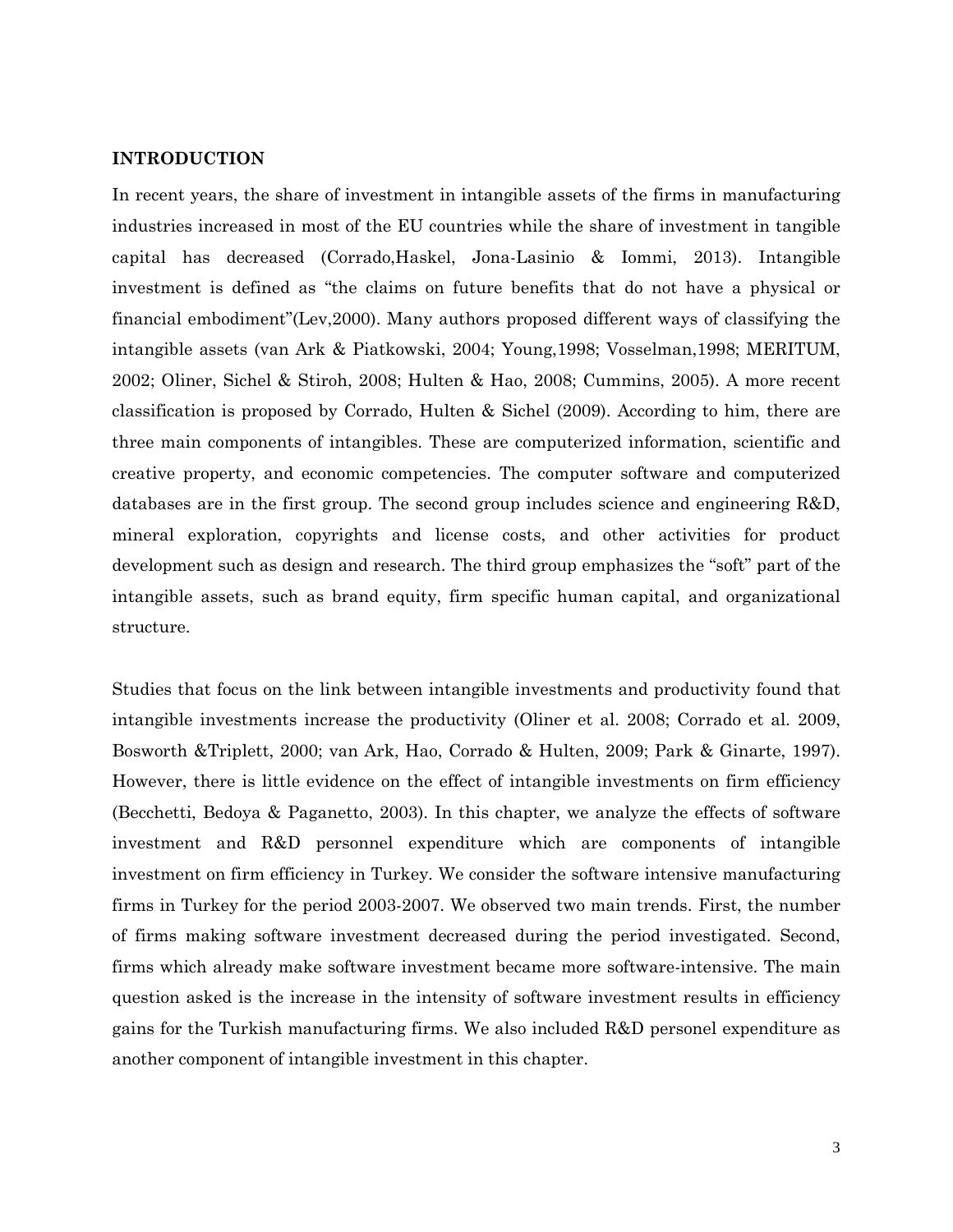This chapter is organized as follows: Background section provides the review of literature on intangible investment of the firms. Model section explains the specifications of the production function and the technical efficiency. In this chapter, we also provide an extant review of literature on determinants of technical efficiency. The other section is devoted to data and methodology. We, then discuss empirical results. The last section introduces concluding remarks.

#### **BACKGROUND**

The 1970s marks the beginning of a period referred to as post-Fordist Era. This period is characterized with a transition from manufacturing based economy to services based economy. This change has resulted in a shift from tangible assets such as physical, financial, and human to the intangible ones in the production process (Shapiro & Varian, 2013). The history of the concept of intangible investment dates back to Machlup (1962). He conceived the knowledge as an intangible asset and emphasized the difficulties in isolating the effects of intangible investment on the knowledge producing industries. Therefore, the much of the concern with the intangible asset is related to their identification and the measurement.

Intangible investment refers to investment in human capital such as education and socialization activities (Webster,1999). Adams & Oleksak (2010) consider the intangible assets such as the personal networks, reputation, or innovation capability and refer to them as "invisible assets". More recently, the definition of intangible assets is broadened to include software and databases, research and development activities, intellectual property rights, human capital, and organizational structure.

Empirical studies that use intangible investment as a production factor increased since the 2000s. Jalava & Pohjola (2008) found the positive effect of intangible investment on Finnish economy by using non-financial business sector data and emphasized the increasing role of the quality of the investment rather than the quantity in the economic growth. The positive effect of intangible investment on economic growth is also observed in cross country studies. Van ark et al.(2009) used the computerized information, innovative property, and economic competencies to proxy the intangibles and found that the combined effect of these variables accounts for a quarter of labour productivity growth in the US and several countries in the EU. Park & Ginarte(1997) analyzed another component of the intangibles, namely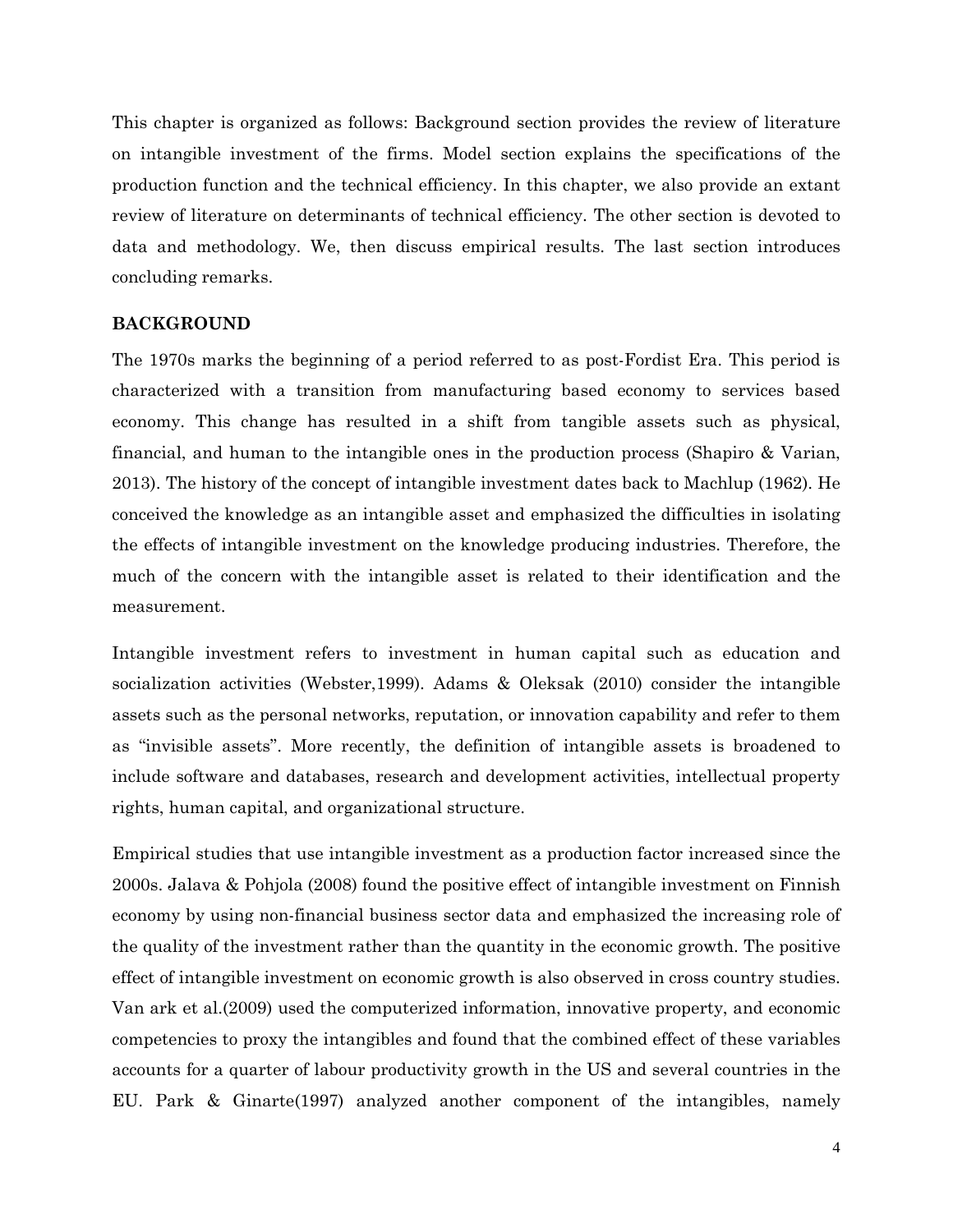intellectual property rights (IPRs). They found that IPRs directly affect inputs such as research and development expenditure and physical capital.

Other components of intangible investments received considerable attention in the literature. The software investment as productive asset was not considered often (Basu & Fernald, 2007). In recent years, this component became capitalized as an expenditure in order to observe its contribution to GDP. According to Borgo, Goodridge, Haskel & Pesole (2013) asset training, design, and software have the largest shares in knowledge spending especially in the services sector in UK, while R&D has only a small share. Further, Becchetti et al. (2003) found that software investment has a complementary effect on skilled labour and increases both labour productivity and the firm efficiency. When ICT is considered as a general purpose factor, ICT investment could also facilitate firm efficiency. Castiglione & Infante (2014) have observed that positive effect of ICT on technical efficiency of Italian firms manufacturing firms during the period 1995-2006. The effect of ICT on technical efficiency is much stronger for the firms that make changes in their organizational structure, that invest in research and development and that are open to international markets. In a similar vein, Dimelis & Papaioannou (2014) examined the diffusion of ICT in manufacturing and services sectors in EU for the period 1995-2005. In their study, ICT variable is decomposed into three factors such as computing equipment, communications' equipment, and software. They found that software and communications equipment have a strong negative effect on technical efficiency and this effect remain robust after controlling the degree of market regulation. Further, Berghall (2014) have found that new ICT technologies improve the performance of Finnish industries that lag behind the frontier. When industry and time effects are controlled for, ICT has a significant effect on technical efficiency during the period 1986-2003 in Finnish industry.

#### **MODEL**

We use stochastic production frontier approach to simultaneously estimate the production function and the determinants of technical efficiency. The stochastic frontier model with panel data specification is given by

$$
y_{it} = \alpha + \sum \beta_x x_{kit} + \varepsilon_{it} \tag{1}
$$

$$
\varepsilon_{it} = V_{it} - U_{it} \tag{2}
$$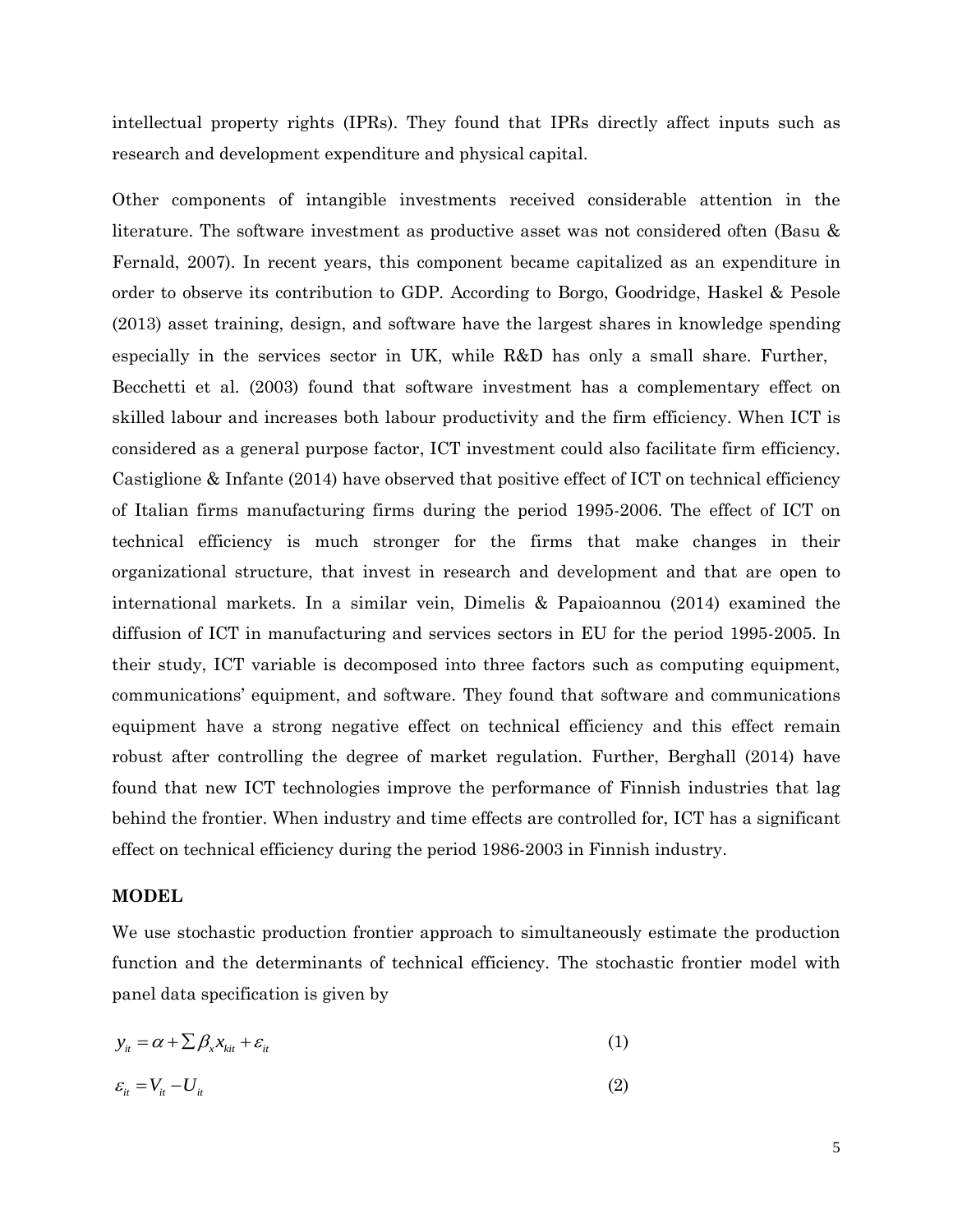$$
t = 1,...,T
$$
  $i = 1, 2,...,N$   
 $U_{ii} \ge 0$  (3)

Where  $y_i$  and  $x_{ki}$  are the output and the vector of inputs of firm *i* at time  $t \cdot \beta$  is the vector of unknown parameters,  $V_{it}$  and  $U_{it}$  are independent, unobservable random variables. Accordingly,  $V_{ii}$  indicates statistical noise which is normally distributed with mean zero and variance  $\sigma_v^2$  and the  $\sigma_u^2$ .  $U_u$  is the non-negative random variable associated with technical inefficiency and it is allowed to vary over time.  $U_i$  can be described as:

$$
U_{it} = \left\{ \exp\left[-n(t-T)\right] \right\} U_{it} \tag{4}
$$

Where  $n_{it}$  is an unknown parameter to be estimated and  $U_{it}$  are independent and identically distributed non-negative random variables.

#### **Production Function**

In this study, four types of variables are used to estimate production function which is in translog form. These are capital, labor, raw material, and energy. Table 6 displays the variable definitions.

 $\ln Y_{it} = \beta_0 + \beta_1 t + \beta_2 t^2 \beta_3 \ln(K_{it}) + \beta_4 \ln(L_{it}) + \beta_5 \ln(RM_{it}) + \beta_6 \ln(E_{it}) + \beta_7 \ln(K_{it})^2 + \beta_8 \ln(E_{it})^2 + \beta_9 \ln(L_{it})^2 + \beta_{10} \ln(RM_{it})^2$  $+\beta_{11} \ln(K_{ii}) \ln(L_{ii}) + \beta_{12} \ln(K_{ii}) \ln(RM_{ii}) + \beta_{13} \ln(K_{ii}) \ln(E_{ii}) + \beta_{14} \ln(L_{ii}) \ln(RM_{ii}) + \beta_{15} \ln(L_{ii}) \ln(E_{ii}) + \beta_{16} \ln(RM_{ii}) \ln(E_{ii})$  $+\beta_{17} \ln(K_{it})t + \beta_{18} \ln(E_{it})t + \beta_{19} \ln(RM_{it})t + \beta_{20} \ln(L_{it})t + v_{it} - u_{it}$ 

$$
t = 1, \dots, T \quad i = 1, \dots, N \tag{5}
$$

Where  $Y_{it}$  is the real output firm i in year t,  $K_{it}$  is the capital stock measured by depreciation allowances in year t,  $E_{it}$  is the electricity and fuel purchased by firm i in year t,  $RM_{\mu}$  is the total value of intermediate goods used in the production of inputs by firm i in year t. Time variable indicates technological change.  $v_{\mu}$  indicates random errors that are independently and identically distributed with  $N(0, \sigma_v^2)$  and  $u_u$  represents technical inefficiency term following normal distribution with mean  $\mu_{\scriptscriptstyle \!\! u}$  and variance  $\sigma_{\scriptscriptstyle u}^2$  .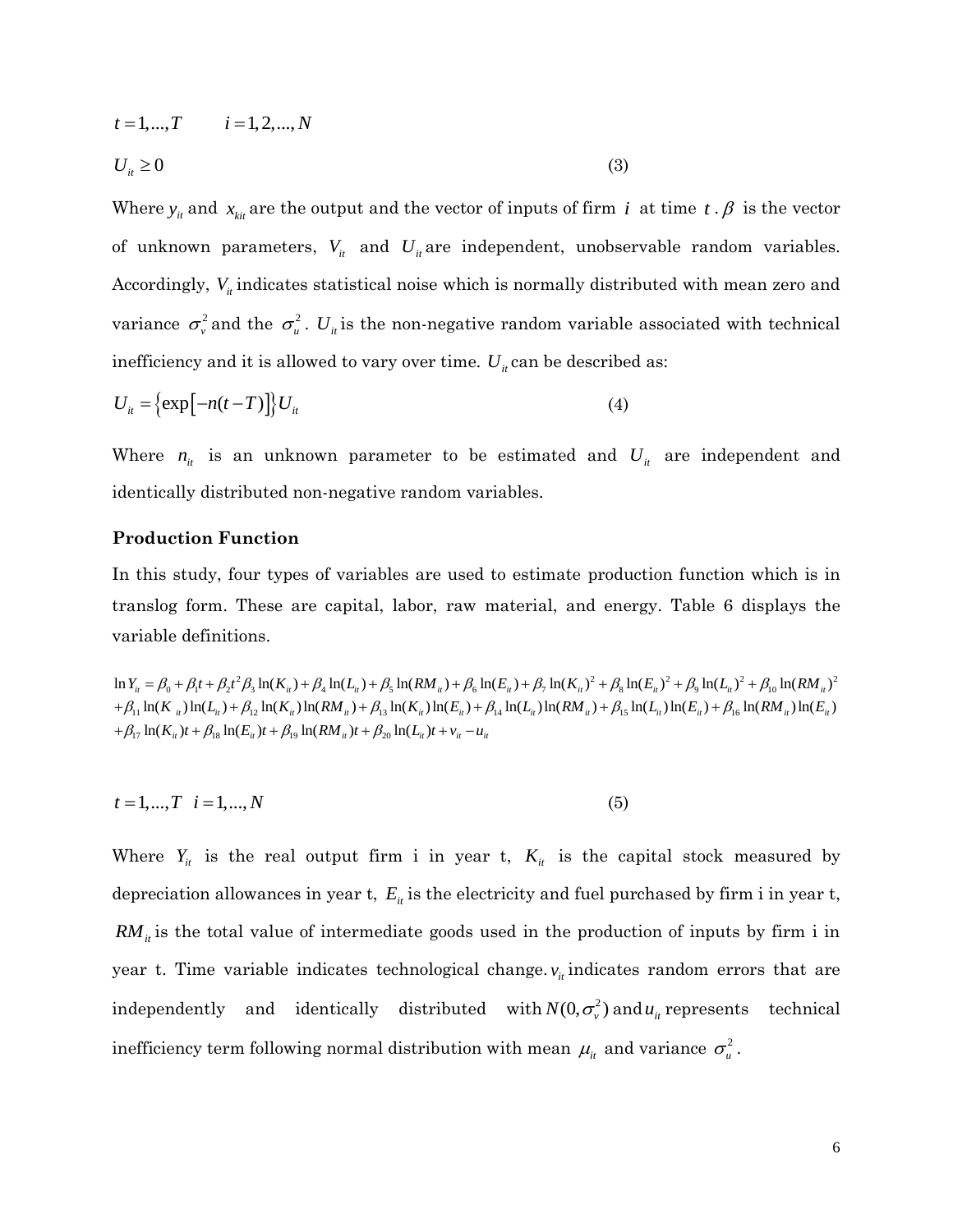Capital stock variable is created based on the Perpetual Inventory Method (PIM). In the Eq.(6) below,  $K_t$  represents the capitak stock at time t.  $K_{t-1}$  indicates initial capital stock, *d* shows the depreciation rate and  $I_t$  is the investment. Initial capital stock is calculated assuming that there exists permanent growth at the sum of the industrial rate of growth and the rate of depreciation.

$$
K_t = (1 - d)K_{t-1} + I_t
$$
\n(6)

Nominal values of capital stocks are deflated by the corresponding sectoral producer price indices at four digit. All variables in the production function are in the logarithmic form.

#### **Technical Efficiency Function**

Technical efficiency is defined as the distance of a firm from an efficient frontier (Battese & Coelli, 1992). The efficiency of a firm consists of two components: technical efficiency and allocative efficiency (Farrel, 1957). Technical efficiency indicates the ability of a firm to obtain maximum output from a given set of inputs. A more specific definition belongs to Koopmans (1951). Accordingly, a producer can be considered as technically efficient if the increase in the output is achieved by the reduction in at least one other output or increase in at least one input.

In this study, the inefficiency model is formed by including a list of explanatory variables that are classified as firm specific variables in order to explain the firm efficiency denoted by  $\mu_{it}$ .

 $\mu_{\mu}=\delta_0+\delta_1$ Tradeopenness +  $\delta_2$ Outsourcing / Subcontracting +  $\delta_3$  Re gionalAgglomeration +  $\delta_4$ R & DPersonnel +  $\delta_{\rm s}$ SoftwareInvestment +  $\delta_{\rm s}$ TimeEffects +  $\delta_{\rm r}$  SectorDummies

(7)

In Eq. (7),  $\delta_0$  is the constant term which represents differences in production that cannot be explained by firm specific variables. Trade openness is measured as the share of total products and services exports to total revenues. Outsourcing is measured at two levels. The first one is outsourcing expenditure which is defined as the share of outsourcing expenditure to total expenditure. The second one is the outsourcing revenue which is measured by the share of outsourcing revenues to total revenues. We added outsourcing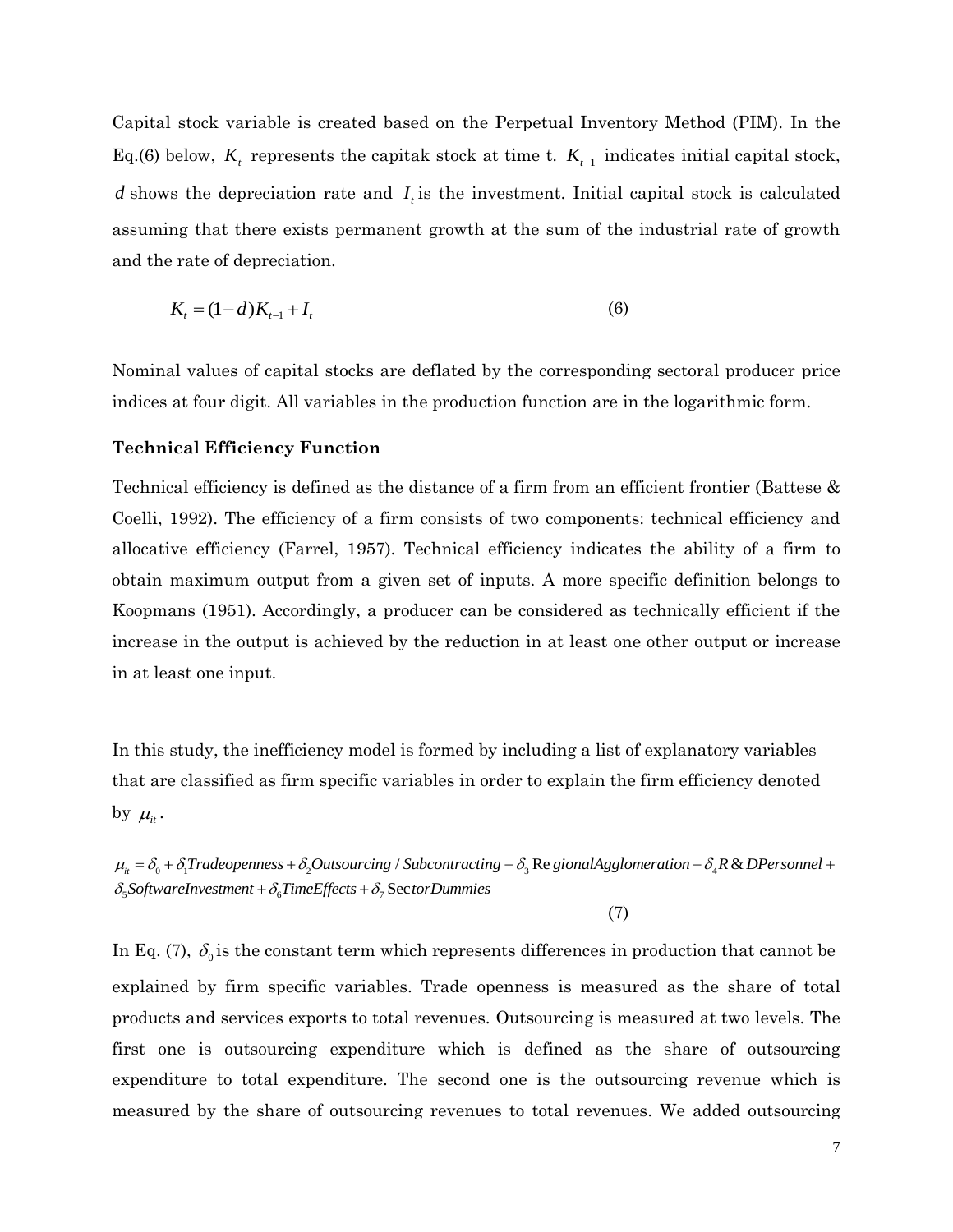revenue, subcontracting expenditure and government subsidy in the estimation of low technology firms<sup>i</sup> . Subcontracting expenditure is measured by the share of subcontracting expenditure to total expenditure. Subsidy is a dummy variable that takes the value of 1 if firm received subsidy between 2003-2007. Regional agglomeration is measured as the share of the firm's revenues to the total revenue of the region. Research and development (R&D) personnel is measured by dummy variable which takes the value of 1 if the firm invests in R&D personnel expenditure and 0 otherwise. This variable is selected due to the importance of qualified personnel for firms making software investment. Software investment is measured as the share of software investment in total intangible investment. Year and sector dummies are also included in the study in order to control for heterogeneity.

### **EMPIRICAL LITERATURE ON DETERMINANTS OF TECHNICAL EFFICIENCY**

There is an extensive literature on the determinants of technical efficiency (see, Table 1). In this study, we focus on a part of those variables such as trade openness, outsourcing, government subsidy, regional agglomeration, R&D personnel, and software investment. Adding year effect is considered to be relevant because the time period in this study corresponds to the period of privatization in Turkish telecommunication sector. Following sections deal with the determinants of technical efficiency of Turkish software intensive manufacturing firms.

#### **Trade Openness**

One of the determinants of technical efficiency is trade openness which indicates the exporting activities of the firm. Production efficiency of firms that compete in international market could be high because competition forces firms to allocate resources more efficiently, to exploit scale economies, and to improve their technology (Balassa,1978; Feder,1983; Ram,1985; Bodman,1996).

The positive effect of export on firm efficiency is found by Aw & Batra,1998; Sun, Hone & Doucouliago,1999; Piesse & Thirtle, 2000; Gumbau-Albert & Maudos,2002; Delgado, Farinas & Ruano, 2002, Hossain & Karunaratne,2004. Negative effect is found by (Grether,1999) or no relation is observed by (Alvarez & Crespi,2003). Trade openness of the economy explains regional and industrial variation in terms of efficiency in the case of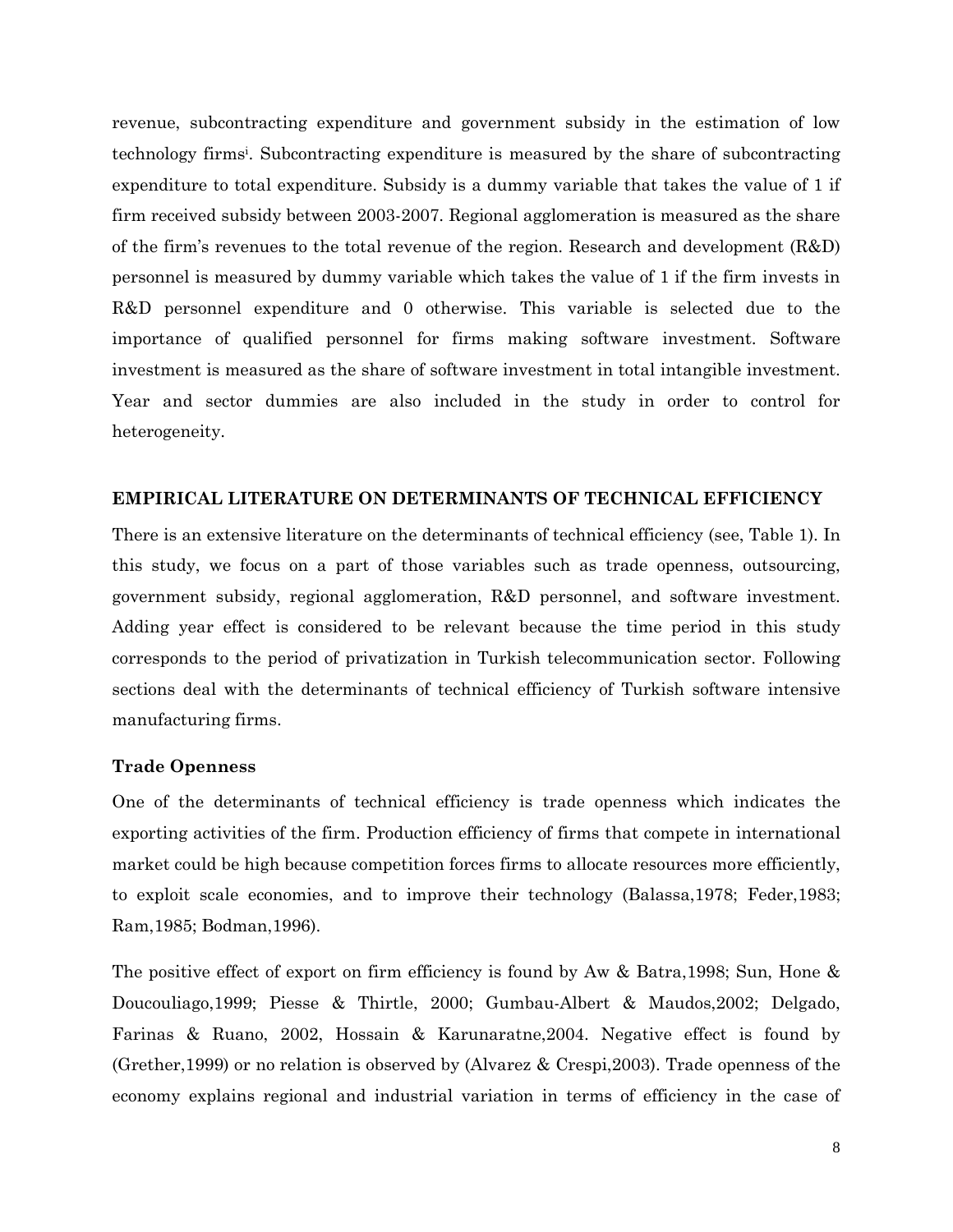China (Sun et al., 1999). Economic reforms in China after 1980 targeted coastal regions, therefore, the economy in those regions became much exposed to foreign trade that results in efficiency gains. For the Canadian manufacturing sector, both import penetration and export share increased in the period of 1973-1992. Those years were also marked by the reduction in protection under the North American Free Trade Agreement (NAFTA). This generated two main effects on Canadian manufacturing firms. The first was to lose tariff protection on some goods. The second was to gain tariff-free access to international product markets. The ultimate effect of openness to international competition decreased inefficiency of Canadian manufacturing firms (Bodman, 1996). In Taiwan, exporting activities had positive effect on the productivity of the small and localized firms which did not invest in a specific technology (Aw & Batra, 1998). This result indicates that there are some unobservable factors such as managerial ability of the small firms that provide efficiency gains.

The effect of the export share on technical efficiency of the firm, on the other hand, increases at a decreasing rate and reaches a maximum point in Bangladesh (Hossain & Karunaratne, 2004). When the export share is interacted with non-production labor, the positive effect of export share becomes negative (Grether,1999). The reason for negative effect of exports on efficiency could be explained by technological disparities between domestic firms and foreign counterparts.

#### **Outsourcing**

Outsourcing is taken as another determinant of technical efficiency which indicates all subcontracting relations between firms including hiring temporary labor. Transaction cost approach elaborates the outsourcing activities in terms of cost reduction functionality (Williamson, 1973). Firms can either outsource production activities or business related services. Therefore, they can allocate the resources to the activities which provide comparative advantage. As a result, firm can attract more highly skilled staff through investment in its core competences.

Some part of the literature concerns with the effect of outsourcing on profitability and productivity because outsourcing could produce significant differences in the quality of final products and sales even if there is no change in the efficiency<sup>ii</sup> (Görzig & Stephan, 2002;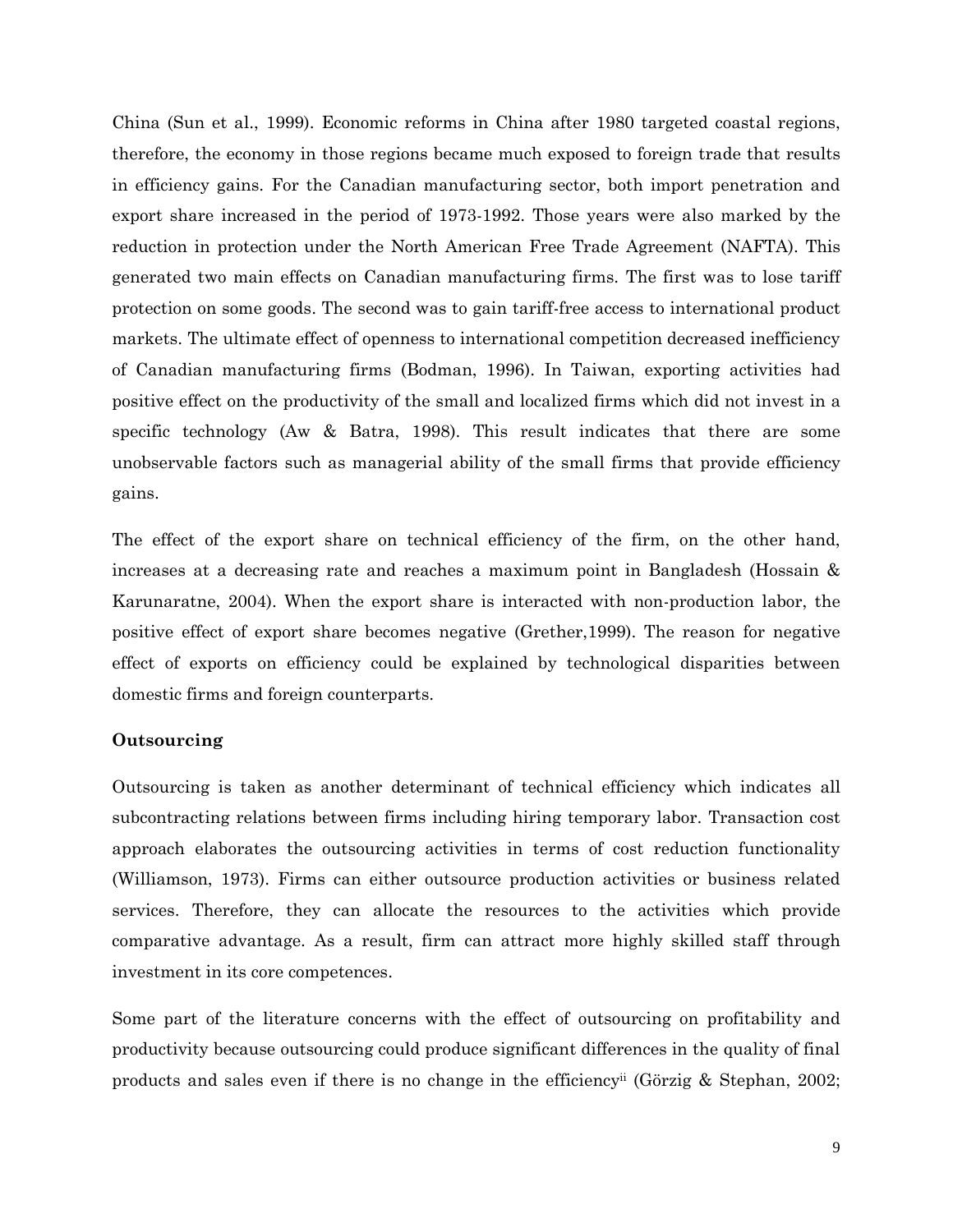Lacity & Wilcocks, 1998; Gianelle & Tattara, 2009). In addition, the long term and short term effect of outsourcing could be different from each other. Windrum, Reinstaller & Bull (2009) argued that in the long term, productivity of outsourcing firms decreases.

The effect of outsourcing on firm efficiency is studied by Heshmati, 2003; Taymaz & Saatçi, 1997. They found the positive effect of outsourcing on firm efficiency. In fact, the effect of outsourcing depends on the content of the outsourced activity. If non-productive activities are outsourced, the effect of outsourcing on efficiency could be positive since outsourcing decrease the costs of production. In addition, firm became much focused on the core fields which results in increase in quality of the products. However, if there is a mismatch between outsourcing firm and the external supplier in terms of organization of the work, problems could emerge based on the quality concerns.

# **Government Subsidy**

Firms in the developing countries mostly struggle with financial difficulties to sustain themselves. Public subsidy programmes are developed to support those firms. In recent years, this mechanism has become conditional on implementing innovative activities such as producing a new product or a process.

The relation between subsidy and the firm efficiency could be negative. This implies that subsidized firms are less efficient than their non-subsidized counterparts (Martin, John & Page, 1983). Accordingly, government regulation which targets to reduce input and output prices, encourages rent–seeking behaviour among entrepreneurs. In some cases, subsidies go to firms that already conduct R&D activitiesiii, therefore, the positive effect of subsidy on decision to innovate is not clearcut (González, Jaumandreu & Pazo, 2005). In this study, the term subsidy is only included in the estimation of low technology manufacturing firms since a considerable number of firms in this group are subsidized by the government.

#### **Subcontracting**

Subcontracting and outsourcing activities can be considered similar to each other. Both of them reflects the provision of services by the external vendors. As for the case of subcontracting, firm may have the required facilities to operate the activities but it prefers to subcontract them. For the case of outsourcing, firm does not have in house production capability of the activity and it depends on the external supplier (Van Mieghem, 1999).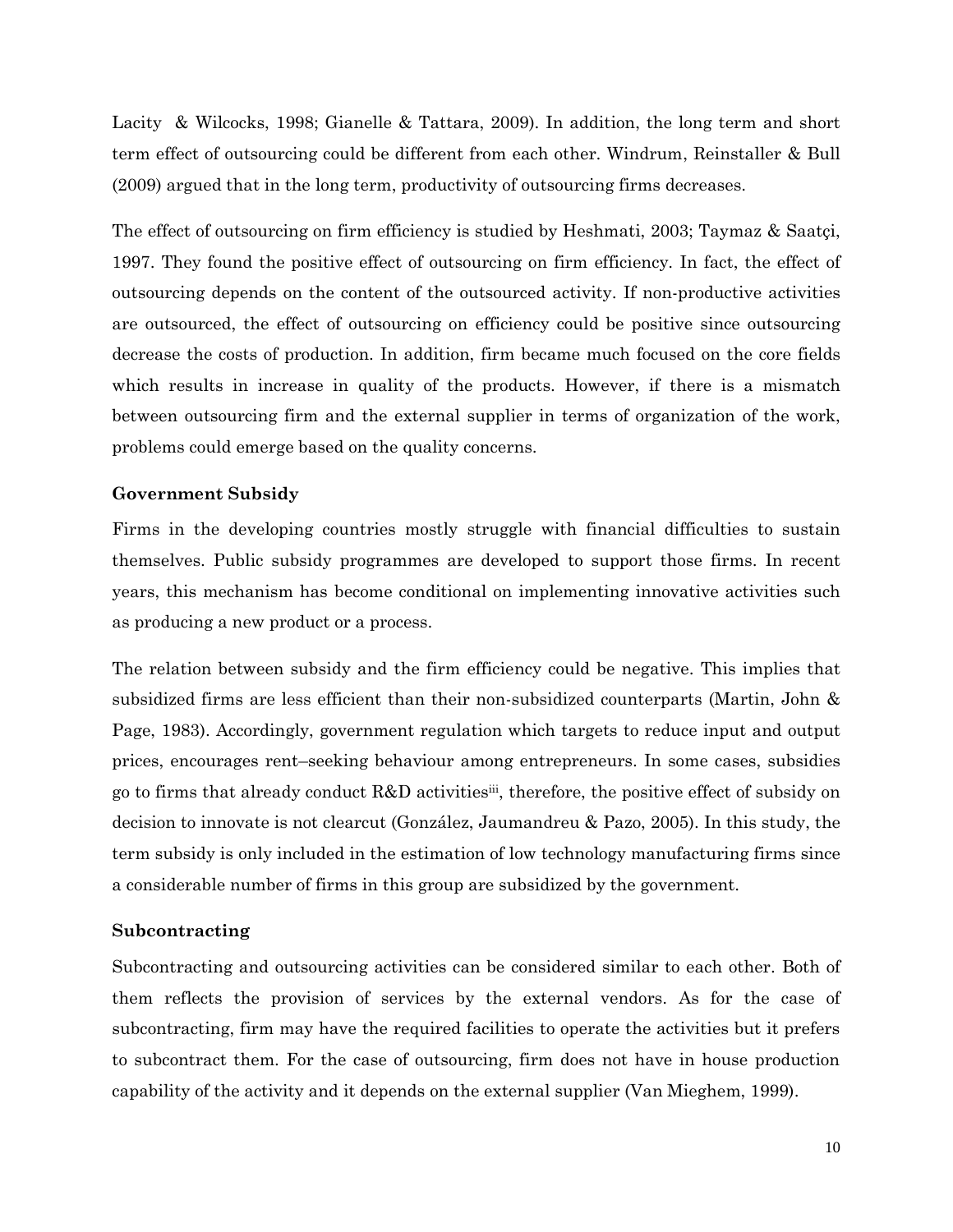Several studies analyzed the effect of subcontracting on the firm efficiency. The positive effect of subcontracting on technical efficiency is conditional on the emergence of network effects as a result of subcontracting activity (Aoki, 1989; Lazonick, 1990; Burki &Terrel, 1998,Taymaz & Saatci, 1997).

# **Regional Agglomeration**

Firms making software investment are included in this study. Although it could be ambigious to classify them as "software firms", allocating resources into the software component of the information and communication technologies (ICT) is an indication of innovativeness (Bessen & Hunt, 2007). Therefore, the effect of location could be analyzed in this frame. Geographical proximity could facilitate technological improvement, competitiveness, market linkages and collaboration among firms through such mechanisms as trust (Romijn & Albaladejo, 2002).Tacit knowledgeiv is facilitated by the trust between firms in the same location. This situation eases the knowledge transfers from one organization to another. The close interaction among firms clustered in a specific geography reduces the risk and uncertainty towards adopting a new technology decreases.

Taking those considerations into account, expected effect of regional agglomeration on efficiency is positive (Driffield & Munday,2001;Taymaz & Saatçi,1997). On the other hand, efficiency benefits could decrease after some point that cities reach a certain population (Mitra,1999). As the communication costs decline and the quality of interaction with the partners outside the region increases, the positive effect of geographical proximity could dissappear (Curran & Blackburn,1994).

# **R&D Personnel**

In the efficiency literature, the effect of research and development (R&D) activities are analyzed by using various proxies such as R&D capital intensity (Kumbhakar, Ortega-Argiles, Potters, Vivarelli & Voigt, 2012) R&D capital stock (Wang, 2007), or R&D expenditure (Perelman, 1995).

Regardless of how it is measured, R&D activities are intangible assets carrying the notion of creative property. Therefore, the presence of R&D personnel which reflects the absorptive capacity of the firm (Cohen & Levinthal,1989) is crucial especially for firms operating in the capital intensive industries such as electiricity, machinery, and chemicals.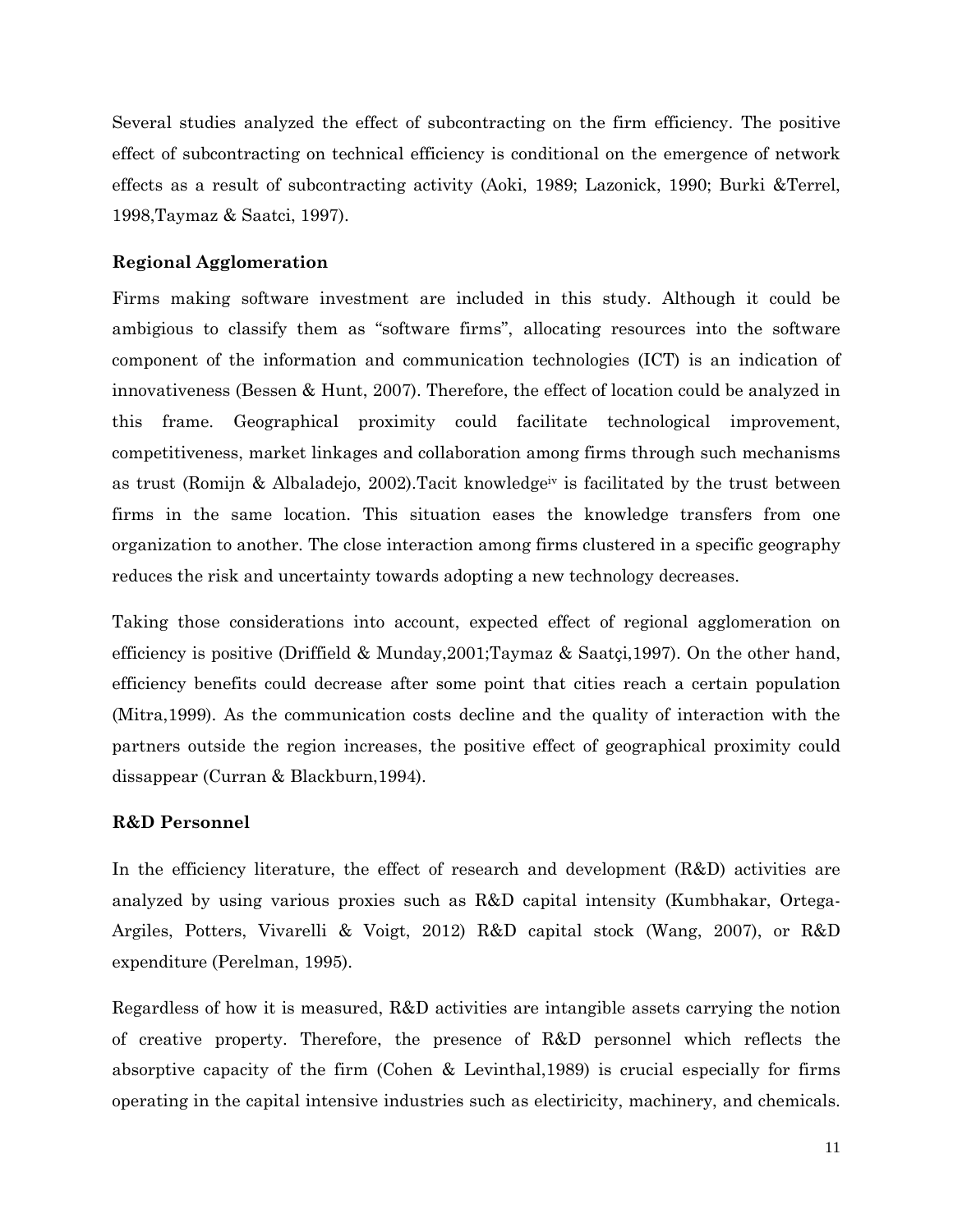Based on this, the positive effect is expected for this variable (Dilling-Hansen, Madsen & Smith, 2003; Griliches,1998; Coe, Helpman & Hoffmaister, 1995; Tassey,1997; Huang & Liu, 1994). There could be long term and short term effect of R&D activities. Dilling-Hansen et al. (2003) emphasized that when the R&D activities of the firms are based on basic research, its effect on firm performance emerges in the long run.

#### **Software Investment**

The effect of intangible investment on productivity has been studied only recently. Most of the evidence belongs to developed countries (Corrado et al. 2013). To consider the effect of ICT on productivity, the positive effect of computer networks is found (Atrostic & Nguyen, 2005). As for the comparison between US and Japan in terms of the effect of computer networks, Japan lags behind the US. One possible reason is that complementary activities such as innovation or process change is lower in Japan (Atrostic, Motohashi & Nguyen, 2008). In addition, complementarity could exist among the ICT components such as the relation between information networks and business networks (Motohashi, 2007).

The effect of intangibles on economic growth or productivity in developing countries was not investigated due to lack of data. In this study, we analyze the effect software component of intangible investment on Turkish manufacturing firms for the years between 2003-2007 by using information on software investment. In those years, there has been an increase in the software investment intensity while there is no increase in the number of firms that make that investment.

The motivation for using this variable is to investigate whether investing in software component of ICT generates differential effect on the efficiency among software-intensive firms. There are several studies on the effect of ICT (see, Table 2). Empirical evidence establishes a positive link between ICT and technical efficiency (Brasini & Freo, 2012; Castiglione,2012; Castiglione & Infante, 2014; Dimelis & Papaioannou, 2010; Berghall, 2014; Bechetti et al.2003; Lee & Barua,1999; Romero & Rodriguez, 2010; Repkine,2008; Bertschek, Fryges & Kaiser, 2006; Criscuolo & Waldron, 2003; Rincon, Robinson & Vecchi, 2005). Milana & Zeli (2002) and Repkine (2009) have found no significant effect of ICT on firm efficiency. Accordingly, ICT may not change the technology frontier for countries having a high level of telecommunication investment.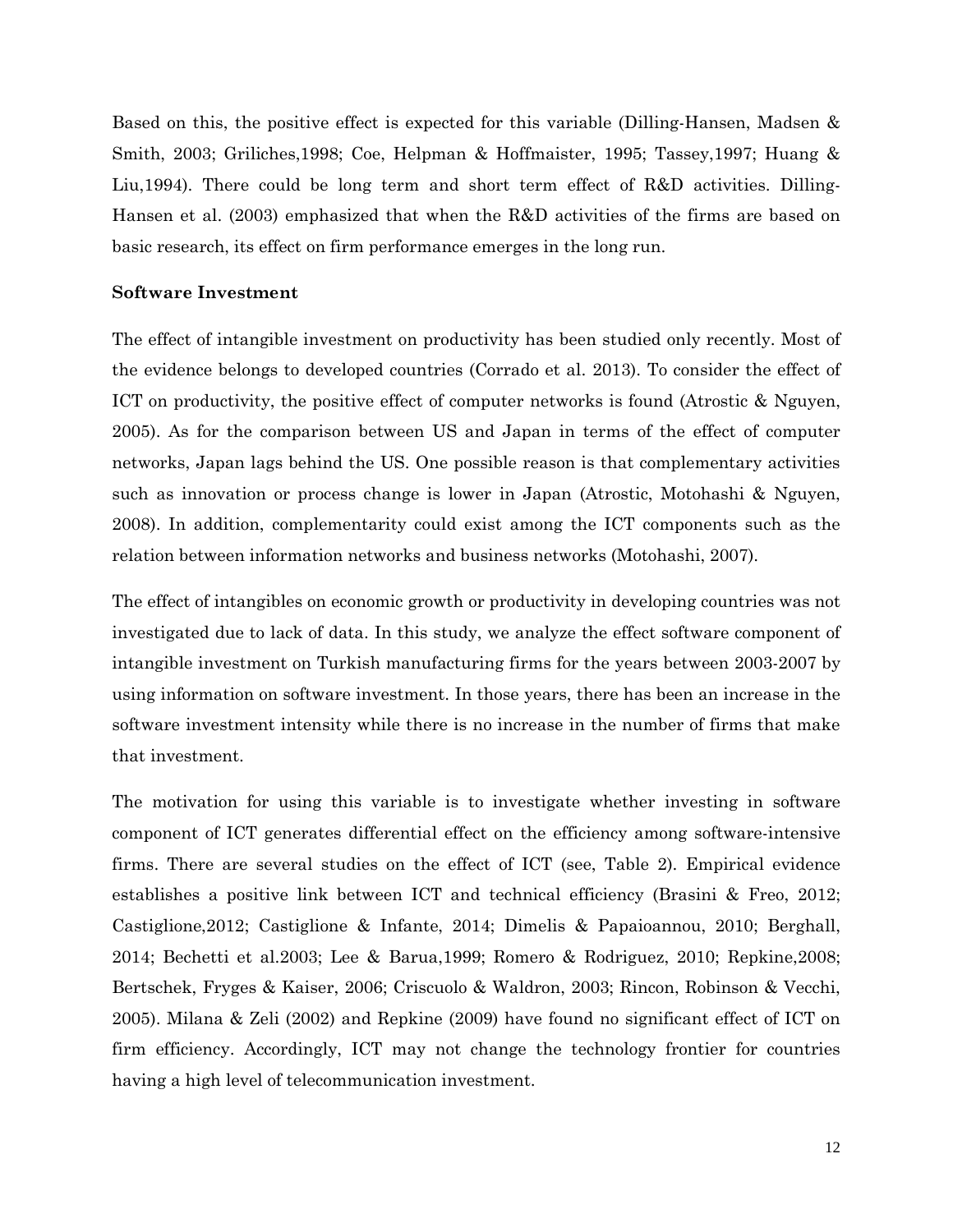#### **Time Effects**

Reforms in the telecommunication sector on a global scale were started in 1980s. Those reforms include the directions such as commercialization of the telecom services, involvement of private firms in the telecommunications sector, diversification in the service supply, competition enhancing, and the elimination of government from the ownership status (Wellenius & Stern, 1994). The United States and the United Kingdom are the two countries that initiated the liberalization process in the telecommunications sector. British Telecom was privatized by the act of Telecommunications in 1984 and the Office of Telecommunications (Oftel), which was publicly funded and independent agency, was established as a regulator of the sector. In the same year, under the state antimonopoly ruling, AT&T, the largest American telecommunications company, was broken up into 7 regional companies. For both countries, the main motivation was to encourage competition in the sector. The UK Government chose the duopoly policy because the presence of lots of competitors in the sector might result in failure of the sector (Gabel & Pollard, 1995). Therefore, Mercury Communications obtained license as a first competitor for the British Telecom.

In the following years, privatization in the telecommunications sector spread throughout the developing countries. The first move in the liberalization of telephony services in Turkey dates back to 1994 when the Telsim and Turkcell operators made an agreement with Telecom based on the revenue sharing and few years later, in 1998, they obtained the licenses. By the end of 2003, the monopoly rights of the Turkish Telecom have abolished which started the privatization process in the telecommunication sector. In the following years, competition has become higher in mobile sector relative to fixed telephony or broadband (Atiyas, 2011). We introduce year dummies for this period in order to investigate the effect of privatization on efficiency in software-intensive firms for the years between 2003-2007.

Some writers consider that the creation of the competitive environment with the privatization of the state monopoly enhances productive efficiency (Jha & Majumdar, 1999; Ross, Beath & Goodhue, 1996; Bortolotti, D'Souza, Fantini & Megginson, 2002, Lam & Shiu, 2010). From the economic development perspective, the main issue is based on whether privatization generates inequity while it increases efficiency. Birdshall & Nellis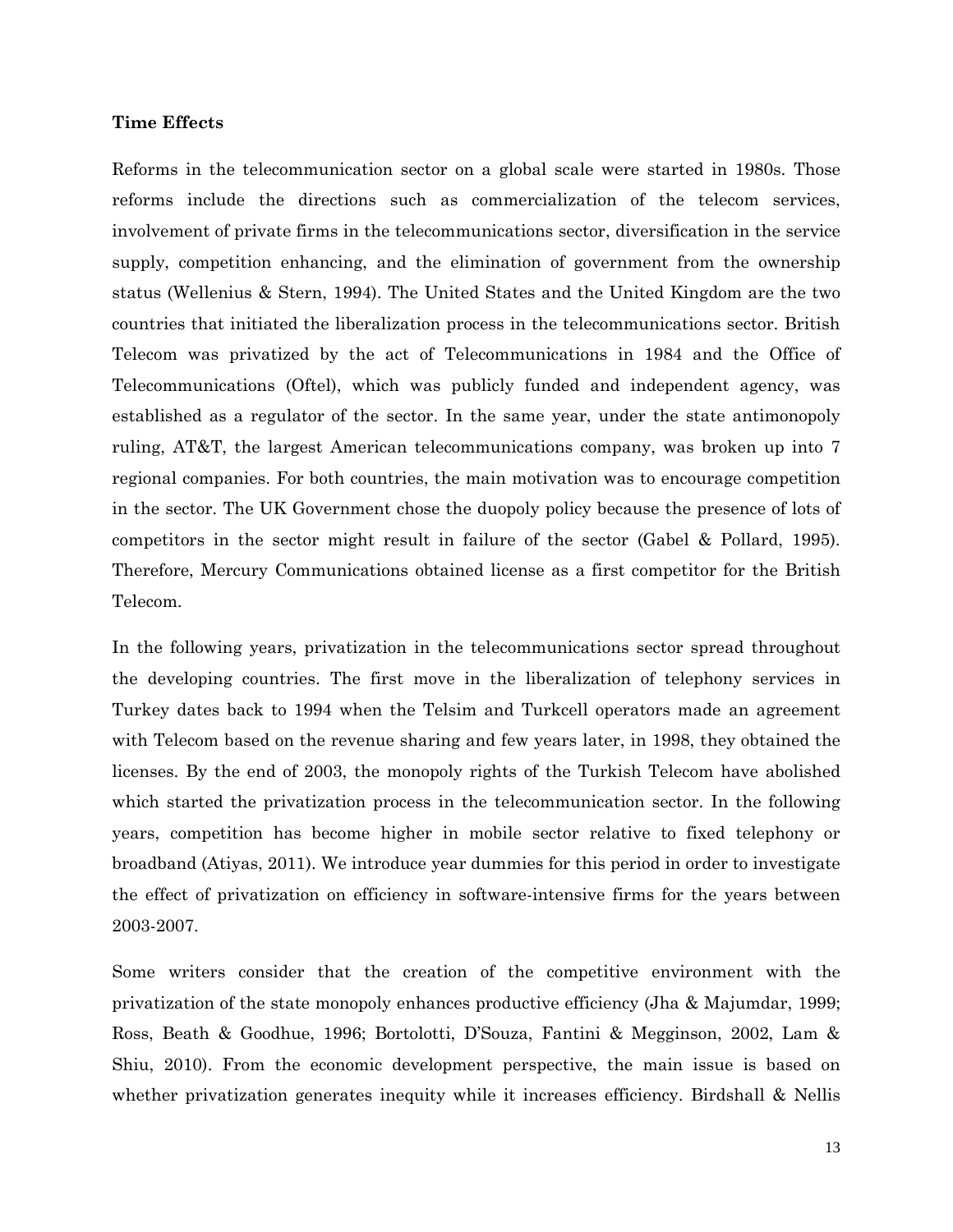(2003) state that it is possible to increase efficiency without decreasing equity. For countries that experienced inefficiency and inequality in the distribution of the services, conditions of failure in privatization were introduced in pre-privatization period such as mismanagement of the privatization or low technical infrastructure.

#### **DATA AND METHODOLOGY**

In this study, five waves of the Structural Business Statistics of Turkey administered by Turkish Statisical Institute (TURKSTAT) are used in order to analyze the effect of software investment on firm efficiency. It includes the data from the year 2003 to 2007. The dataset has detailed information on sales, revenues, and costs for each firm. First, 2003-2006 dataset was shared by TURKSTAT then 2007 wave was introduced as a single dataset. Two datasets are merged with the help of the key dataset including the common id numbers for the two waves, 2007 and 2003-2006 dataset. After deleting the duplicated observations, 17131 observations remained for each year<sup>v</sup> . Only manufacturing firms are included in this study, since measuring productivity in services sector is quite different from that of production sectors. There are 45900 manufacturing firms in the dataset.

In this study, capital stock is proxied by depreciation allowances. Some observations of this variable have zero values which indicates that those firms do not have any production activities. Therefore, firms with no information on capital stock in any of the years are removed from the sample. The same procedure is applied to the employment variable. Since firms employing less than 20 workers are sampled, observations for micro firms are deleted. Moreover, manufacturing industry revenues which are used to construct output variable is cleaned of the zero observations. In this study, firms that do not invest in software are excluded. A number of observations are also removed following the construction of the variables. For instance observations which exceed 1 for the variable export share are cleaned of the sample. Therefore the final sample includes 8450 observations.

We use OECD(1997) classification to group firms in terms of their technological sophistication. Accordingly, firms operating in electronics, machinery, and chemicals are high technology firms, while textiles, food, paper are low technology sectors. The distinction between high technology and low technology firms are based on the R&D intensity. High technology sectors are more R&D intensive while low technology industries are conceived as low R&D performers<sup>vi</sup>.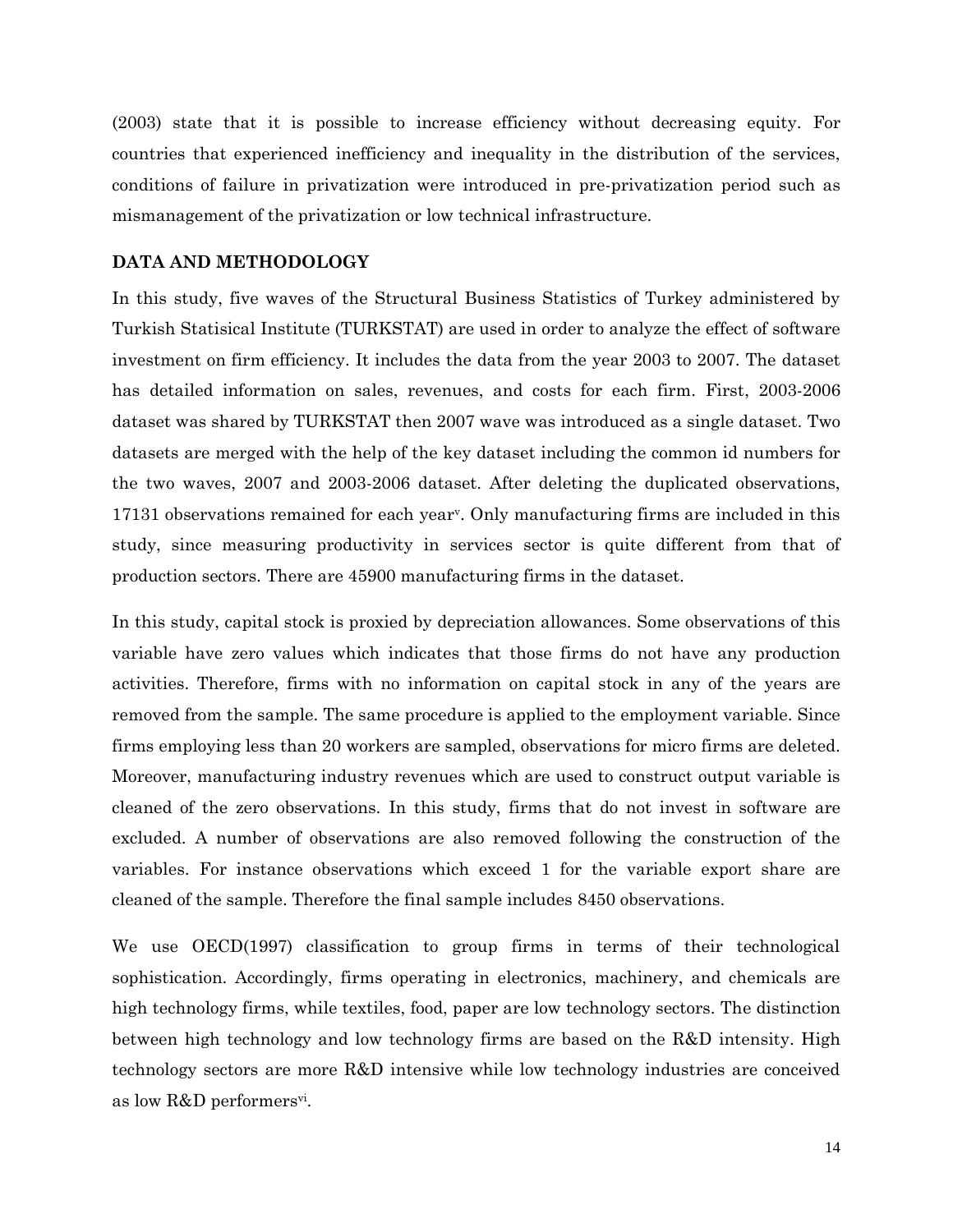In this study, there are 2212 observations for the high technology firms. The number of observations for low technology sectors are 4160. We aim to compare the effect of production function variables and the effect of determinants of technical efficiency. For this purpose, we discuss the estimation results for high technology and low technology separately.

As for the methodology, stochastic frontier model with time varying efficiency is used in this study. The advantage of using panel data in stochastic frontier production is that inefficiency term and input levels do not have to be independent as cross section models (Schmidt & Sickles, 1984). In addition, there is no need for distribution assumption for the inefficiency effect. We assume the translog functional form since it does not impose any prior restrictions on the production function unlike Cobb Douglas. The appropriateness of translog form is tested by introducing Cobb Douglas for each estimation.

### **EMPIRICAL RESULTS**

Table 3 reports the empirical results of the stochastic frontier and the determinants of technical efficiency in high technology manufacturing firms for the period 2003-2007. High technology manufacturing sectors are named as "capital intensive sectors". Table 4 shows the empirical results of the stochastic frontier and the determinants of technical efficiency in low technology manufacturing firms for the period 2003-2007. All models used in this study have a panel characteristic. The advantage of using panel data in stochastic frontier production is that inefficiency terms and input levels do not have to be independent as in cross section models (Schmidt & Sickles, 1984). In addition, there is no need for distributional assumption for the inefficiency effect. We assume the translog functional form for the technology since it does not impose any prior restrictions on the production function, unlike Cobb Douglas. In addition, for each model, the appropriateness of the translog form is tested by introducing Cobb Douglas.

Each table is composed of two parts. The first part shows the frontier function variables, which are output, capital stock, labor, raw material, and electricity and fuel. Taking the heterogeneity issue into account, sector dummies are introduced in the production function. The second part shows the inefficiency frontier function variables which are trade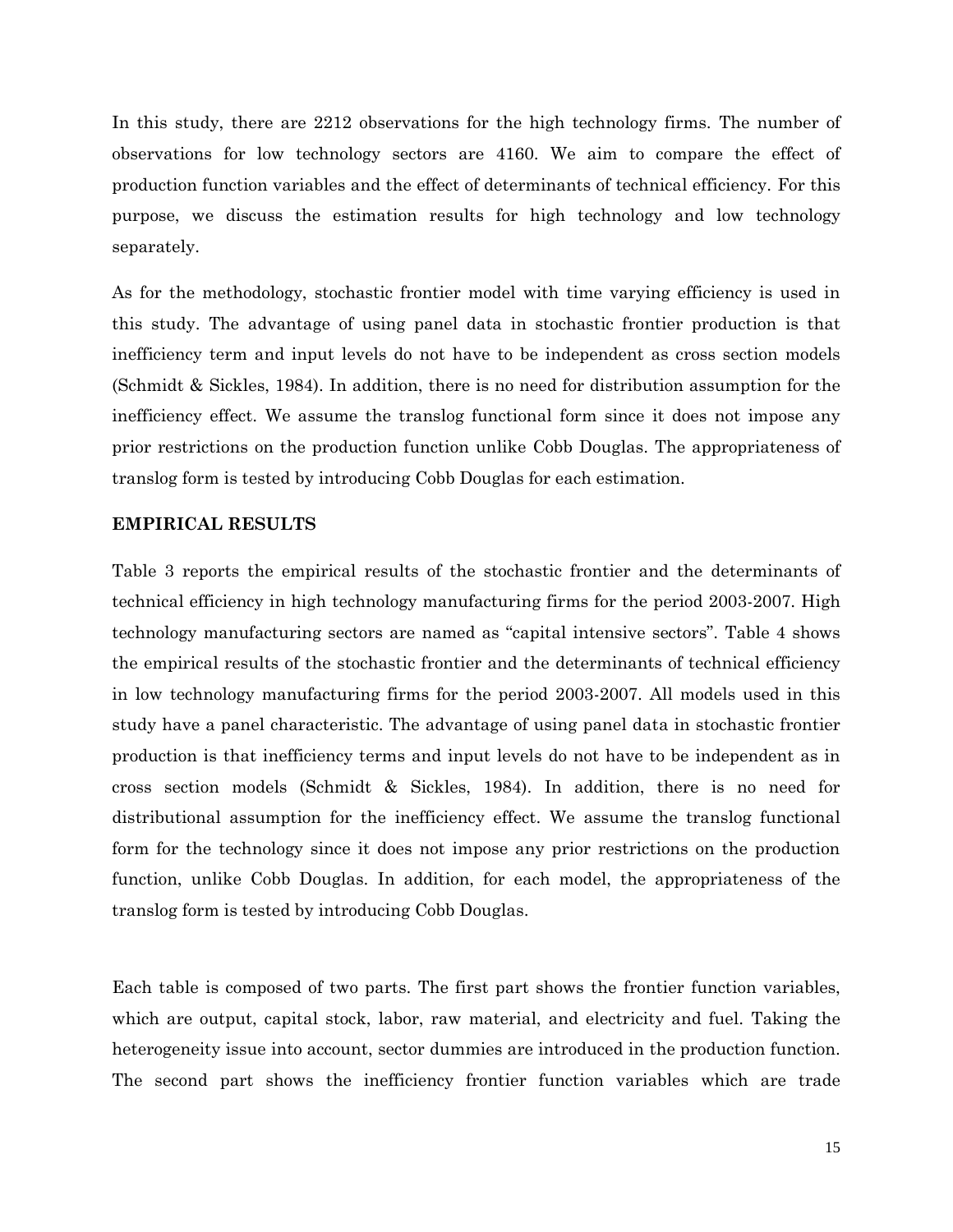openness, outsourcing, regional agglomeration, R&D personel, and software investment. All these explanatory variables display sufficient variation regarding their distribution. This model is time variant production frontier with year dummies that are introduced in both production function and technical efficiency. All variables are in logarithmic form.

Starting with the variables in the frontier function, we expect a positive effect of capital stock on output in high technology manufacturing firms. Therefore, increase in capital intensity indicates the efficient use of machinery which results in overall increase in the firm efficiency. The output increases with capital stock at 14 percent. The positive sign of capital stock squared indicates that the effect of capital stock increases at an increasing rate. As for the low technology manufacturing firms, the effect of capital stock on output is positive and significant but lower than that of high technology sectors. The positive and significant sign of the squared term shows that it increases at an increasing rate.

When the capital stock interacts with labor, raw material, electricity and fuel, the coefficient gives negative, negative, and positive effect, respectively for the high technology manufacturing firms. Interaction with labour is negative and insignificant whereas interaction with raw material is negative and significant. Therefore, the existence of raw material results in a decrease in the effect of capital stock on output. The interaction effect with electricity and fuel, on the contrary, is positive, implying that these two inputs are complementary. As for the low technology manufacturing firms, the interaction with labor, raw material, electricity and fuel gives positive, negative, and positive effect, respectively. Among these, only interaction of capital with the raw material gives significant result. This indicates the same result with the high technology manufacturing firms. However, the coefficient of the interaction term is lower for low technology manufacturing firms.

The effect of labor is also positive and significant with a small coefficient for high technology manufacturing firms. In addition, the labor squared gives zero and insignificant result. Interaction terms with other inputs do not give significant results. In contrast to high technology sectors, labour has a negative effect on output. The positive sign of the squared term of this variable indicates that the effect of labor decreases at an increasing rate.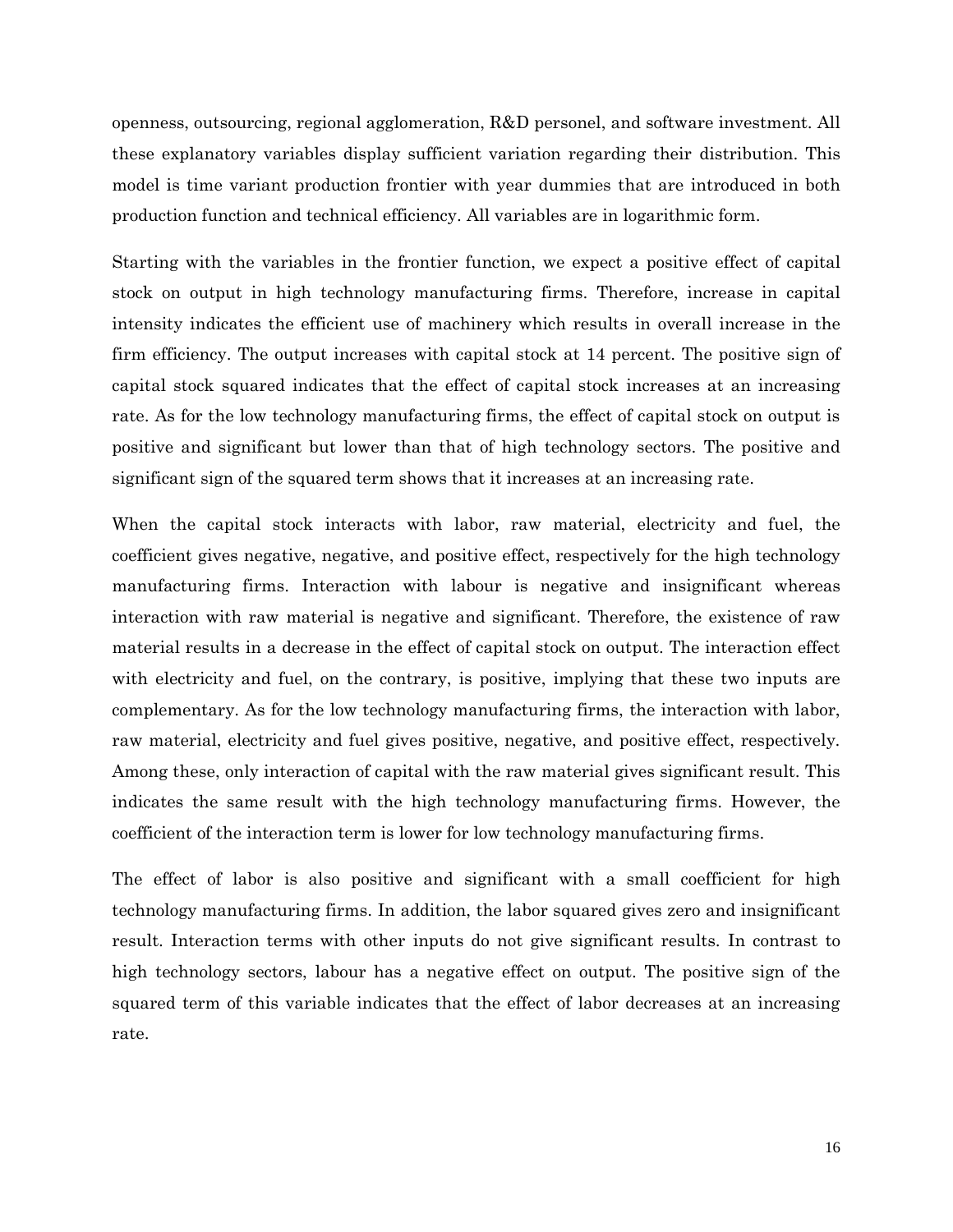When the labour variable is interacted with the raw material, electricity and fuel separately, the coefficients are positive for the high technology manufacturing firms. However, those coefficients are not significant. Similar results are obtained for the low technology manufacturing firms.

The coefficient of raw material has the highest share in comparison to other production inputs for the high technology manufacturing firms. The effect of its square term gives positive and significant result indicating that the use of raw material in the production generates increasing effect on output. Examining the interaction of raw material with the other input variables, the interaction with electricity and fuel has a negative and significant effect on output. So, the presence of raw material results in a decrease in the effect of electricity and fuel expenditure. As for the low technology manufacturing firms, the effect of raw material is positive and significant and higher than that for high technology manufacturing firms. Its square is also positive and significant indicating that the effect of raw material on output increases at an increasing rate. The interaction with electricity and fuels negative and significant. This implies the same result with the high technology manufacturing firms.

The sign of electricity and fuel is positive and significant. The positive sign of the squared term of this variable indicates that its effect on output increases at an increasing rate. As for the low technology manufacturing firms, the sign of the electricity and fuel gives positive and significant result and the positive sign of the squared term indicates that it increases at an increasing rate.

The positive and significant effect of the time variable indicates that the mean technical progress is 4 percent per year in high technology industry. When the time interacts with capital stock, labor, raw material, electricity and fuel, the coefficient gives negative, zero, positive, and negative effect, respectively. Among these, only the interaction of time with raw material gives significant result, indicating that technical change is raw material saving. As for the low technology manufacturing firms, the effect of time on output is positive and significant as in the case of high technology sectors. However, the sign of the squared term indicates that its effect decreases at an increasing rate.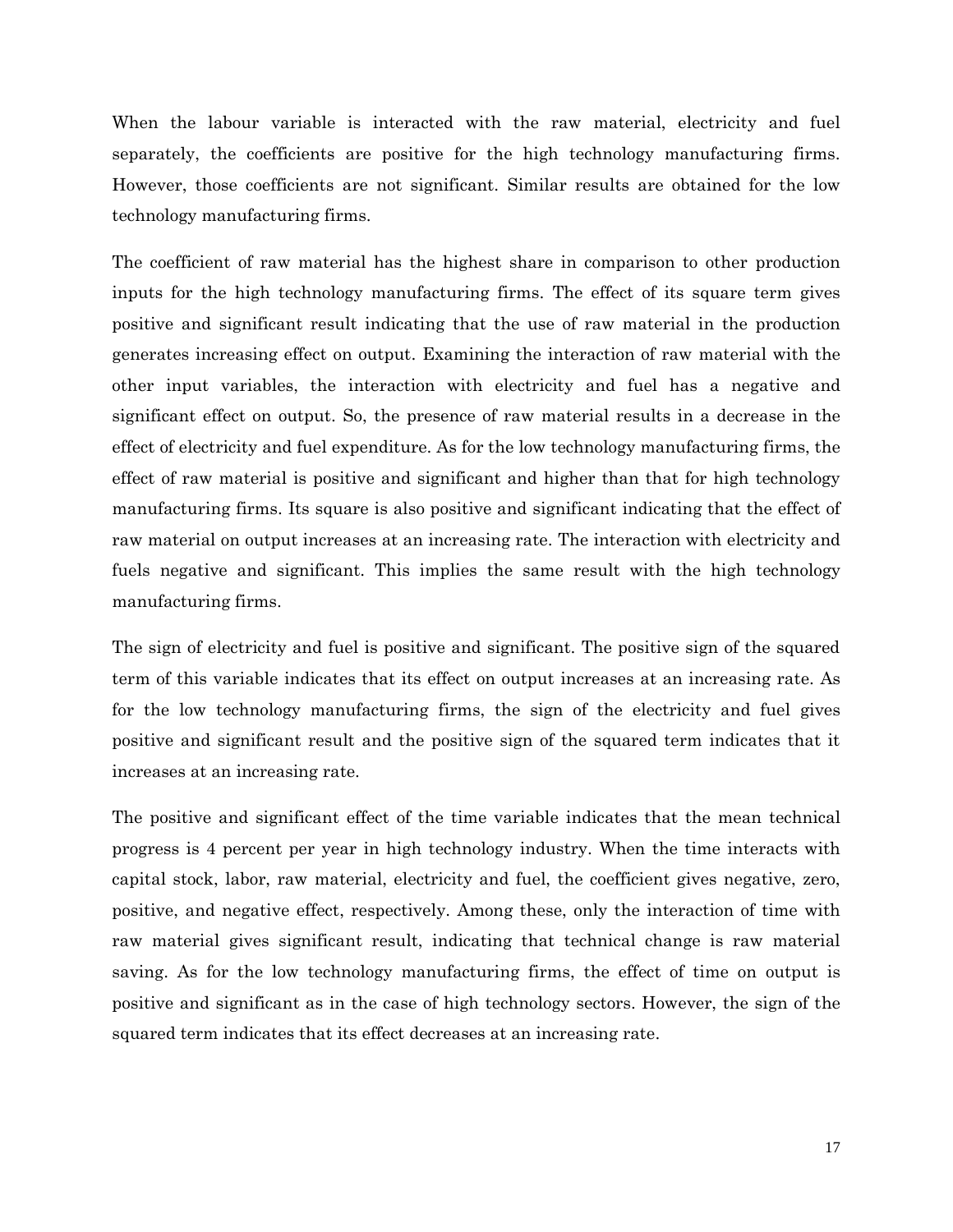Considering the variables in the inefficiency frontier function, we have trade openness, outsourcing, regional agglomeration, R&D personnel, software investment, and year dummies. The effect of trade openness is negative and significant, therefore, exporting activities increase the technical efficiency of the firm. However, its effect is lower than that of low technology sectors. This result indicates that export activities play a much more crucial role in explaining technical efficiency for low technology firms. In 1996, quota restrictions on exporting textile products to EU are abolished with the Customs Union Agreement in Turkey. Export share of the country increased during the period investigated. This result is in line with the cases of China (Sun et al., 1999); Hungary (Piesse &Thirtle, 2000), Spain (Gumbau-Albert & Maudos, 2002), and Chile (Tybout, De Melo & Corbo,1991).

We next consider the effect of outsourcing expenditure on technical efficiency. It has the highest share in the technical efficiency estimation with a negative sign. As for the low technology manufacturing firms, the effect of outsourcing expenditure on efficiency is positive and significant. Its effect is higher than that for the high technology sectors which indicates that outsourcing activities are more important in explaining the technical efficiency in low technology sectors. This result is in line with Heshmati (2003) and Taymaz & Saatci (1997). The positive effect of outsourcing on efficiency could be based on allocation of activities that provide comparative advantage.

The relation between regional agglomeration and technical efficiency is positive. It has the highest coefficiency following the outsourcing expenditure. It is higher than that of low technology firms. This result emphasizes the importance of location in explaining the technical efficiency in high technology sectors (Driffield & Munday, 2001; Taymaz & Saatçi, 1997).

The presence of R&D personnel is also an important determinant of technical efficiency in high technology sectors, implying that R&D intensive firms are more efficient (Cohen &Levinthal, 1989; Coe et al.1995; Huang & Liu,1994). This finding is in line with R&D supporting policy in high technology sectors in Turkey. As for the low technology manufacturing firms, the coefficient of R&D has negative and significant effect on technical inefficiency. On the other hand, its effect is smaller than that of the high technology industry.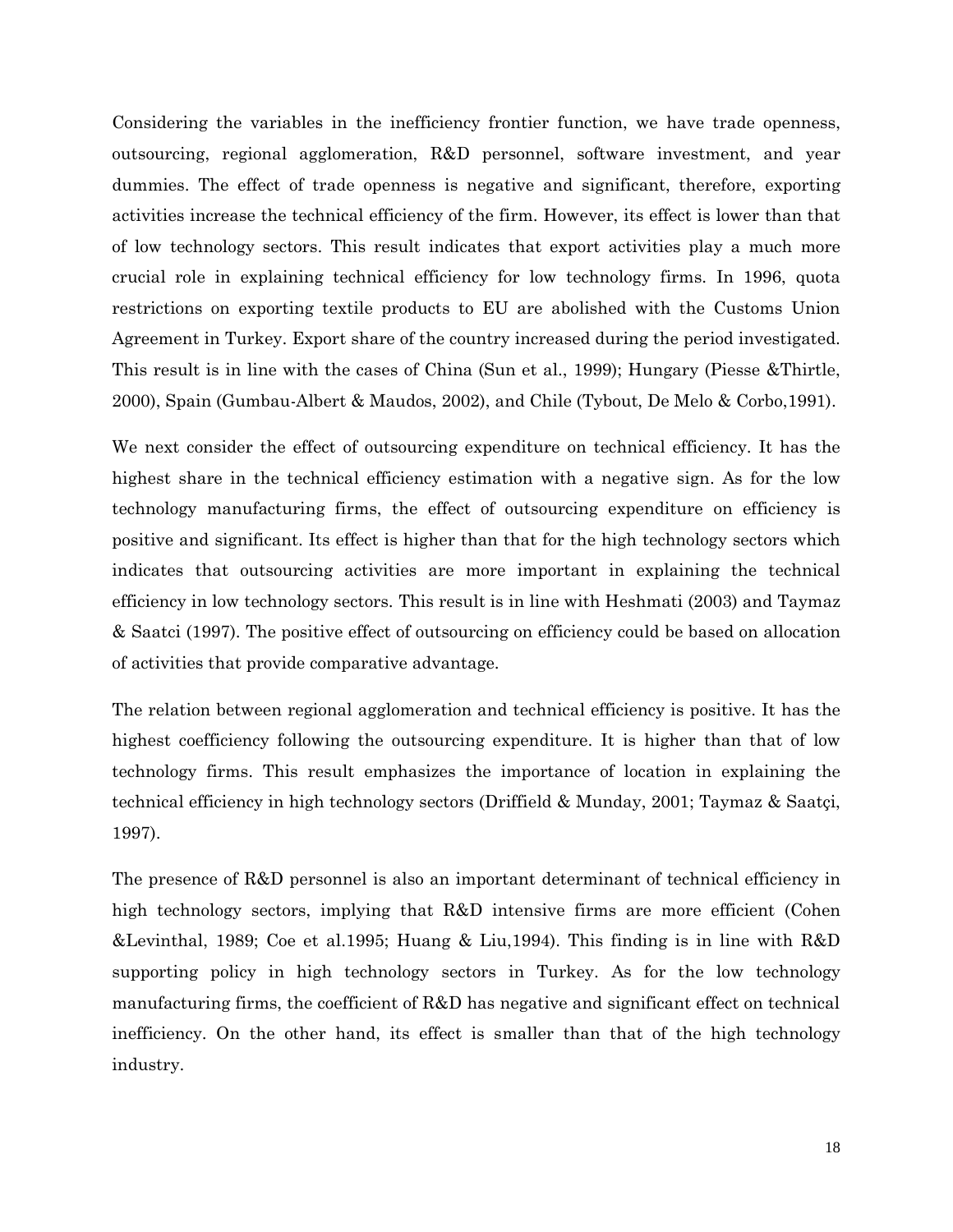The effect of software investment is positive and significant. However, the coefficient is the smallest in comparison to the other variables. This indicates that software investment is still not the main factor in explaining technical efficiency since software investment is quite a new factor of investment. As for the low technology manufacturing firms, software investment has also positive and significant effect on technical efficiency for low technology manufacturing firms.

Time effects are also introduced in the estimation. All of them are positively related to technical efficiency. This result is in line with the assumption that links positive association with the privatization and technical efficiency (Jha & Majumdar, 1999; Ross et al., 1996; Bortolotti et al. 2002; Lam & Shiu, 2010).

For the low technnology manufacturing firms, we included some additional factors such as subsidy, outsourcing revenue, and subcontracting expenditure in the technical inefficiency function. Interestingly subsidy does not appear to be significant for low technology sectors although the considerable number of firms in the low technology sectors are subsidized in Turkey.

It is crucial to make a distinction between outsourcing reveue and outsourcing expenditure. For the first one, outsourcing is the main activitiy of the firm that generates a large part of the turnover while for the second, firm may outsource part of its activities to the external suppliers. We included outsourcing revenue in the efficiency estimation of the low technology manfacturing firms since outsourcing revenue accounts for considerable amount of the firm turnover for that group of firms. Nevertheless they do not have the same degree of impact with outsourcing expenditure. This indicates that firms that do outsource their activities to other firms are more efficient than for firms in which outsourcing is the main activity.

Table 5 displays the test results for the models. The first null hypothesis is based on the presence of Cobb-Douglas functional form, therefore, all squared and interaction terms are excluded from the model. These tests are applied for each technology group. The likelihood ratiosof test statistics are calculated by the formula as

$$
-2\{\log[likelihood(H_0)] - \log[likelihood(H_1)]\}\tag{8}
$$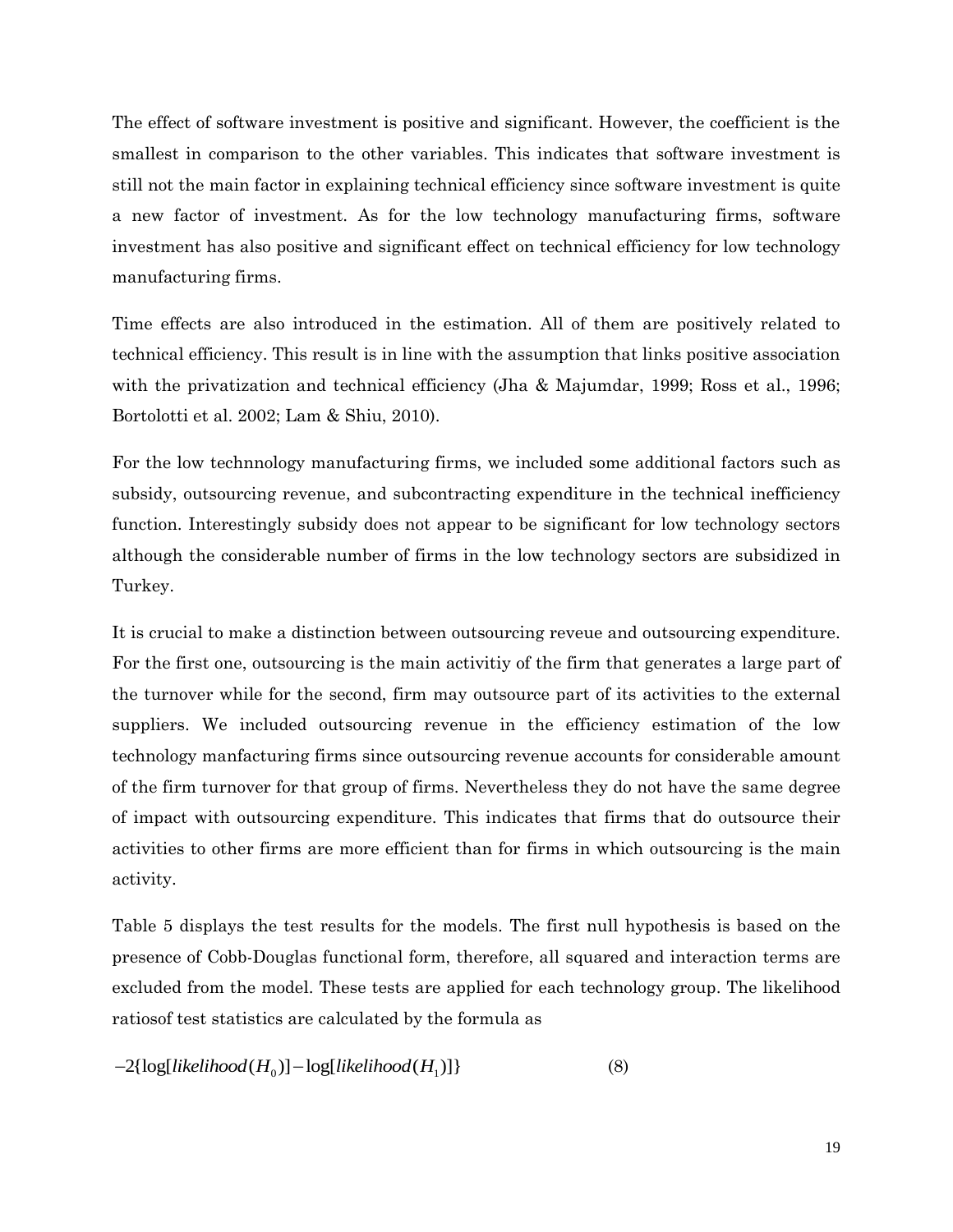If the value exceeds the 5 % critical value,  $H_0$  is rejected. For this study, it implies that Cobb Douglas is not the appropriate functional form. The second null hypothesis is based on the absence of inefficiency in the model. If the paramater gamma is zero, the variance of the inefficiency effects is zero. This indicates that the model is reduced to traditional response function that include determinants of efficiency into the production function. The test statistics reject this null hypothesis. For high technology industry, a key parameter  $\gamma$  is 0.94. For the low technology industry, this variable is 0.78. This implies that much of the variation in the composite error term is due to the inefficiency component. The third null hypothesis is that firms in the high technology sectors and low technology sectors are fully efficient. When the only gamma is set to zero, it specifies that the inefficiency effects are not stochastic. However, this assumption is rejected in this study.

The forth null hypothesis is that there is no inefficiency effect. When only inefficiency effects are set to zero, it specifies that the inefficiency effects are not a linear function of the inefficiency parameters. This hypothesis is also rejected which indicates that the joint effects of these inefficiencies of production are significant, although individual effects of one or more variables may not be significant.

The fifth null hypothesis is that inefficiency effect is time invariant. As reported in the Table 3 and 4, year dummies give negative and significant results for the technical inefficiency. This implies that the null hypothesis is rejected.

# **CONCLUSION**

The adoption and the use of Information and Communication Technologies (ICTs) are indications of technological progress and important keys for the development of knowledgebased economy and its future sustainability. The existence of ICT infrastructure provides business opportunities and helps firms build up business networks between suppliers, buyers and customers. A large number of business tasks are succeeded through the internet by means of personal computers and external network facilities which, in turn, decrease the transaction costs. Moreover, use of ICTs provides an efficient channel for advertising, marketing and direct distribution of goods and services. ICTs play a dual role in the business world. It is both a technology stock of the firms and a channel for technology transfer from one firm to another (Hsieh & Lin 1998).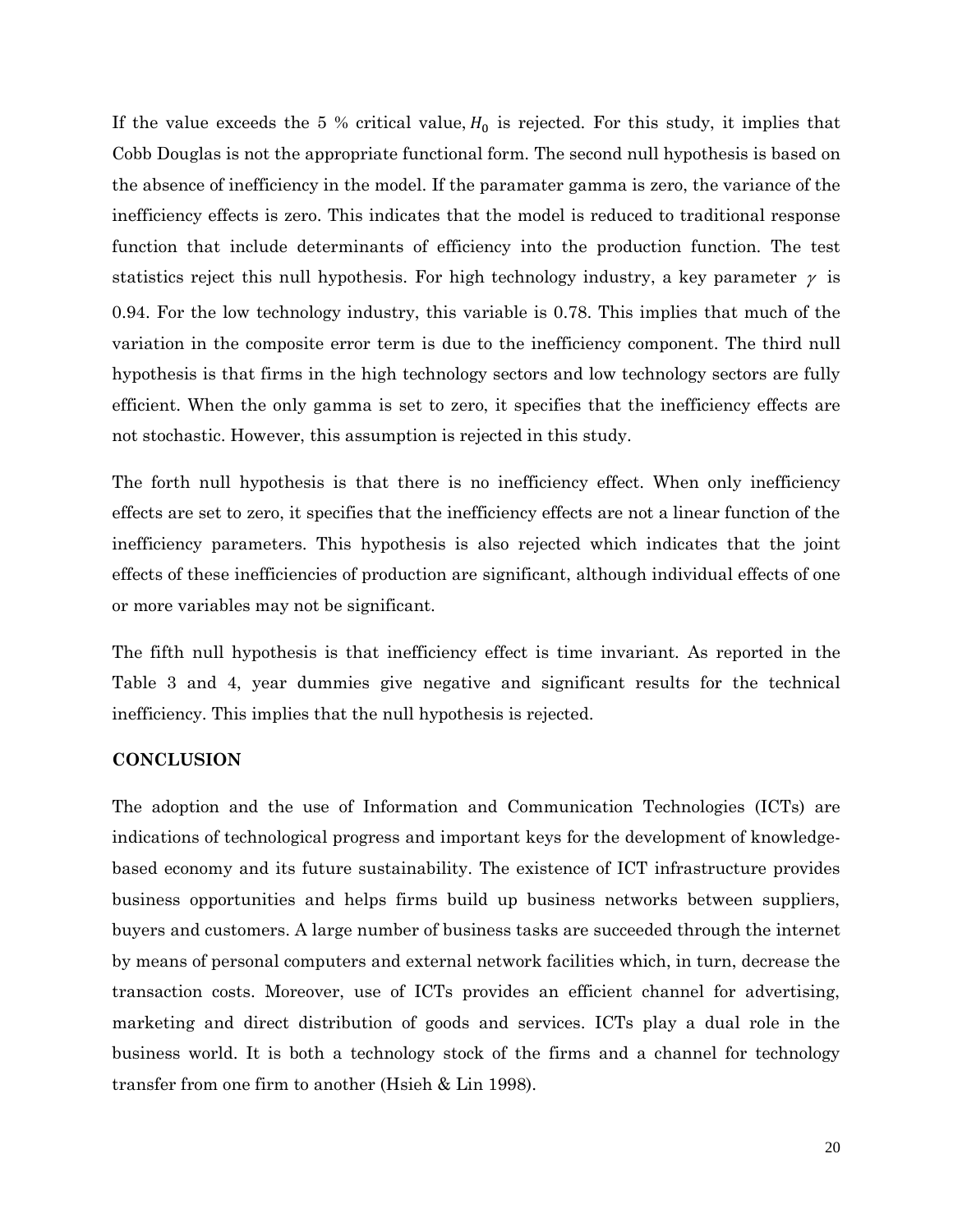ICT have three main components. These are telecommunication investment, hardware investment and software investment. Unlike hardware and telecommunication investment, measuring the software investment is difficult since it is generally supplied with the hardware component. In recent years, a considerable effort has been directed to isolate the effect of software investment as a part of intangible investment on firm efficiency. In Turkey, there has been an increase in the software investment of Turkish manufacturing firms during the period 2003-2007. In this study, we analyzed whether the increase in software investment resulted in efficiency gains for software-intensive manufacturing firms in Turkey by using time varying stochastic frontier approach. The main motivation was to increase output by increasing efficiency with given amounts of resources. Therefore, the term efficiency can be simply defined as the success in producing as large as possible with the given input. Our results show that software investment is crucial both for the high technology and the low technology manufacturing firms. However, its effect is much higher in the high technology sectors such as electricity, chemicals, and machinery as compared to the low technology sectors such as clothing, textiles, food, paper, and unclassified manufacturing.

Despite its positive and significant effect on the firm efficiency, software investment does not generate an effect as large as the research and development personnel which is another component of intangible investment. Software intensive firms mostly rely on the skilled workforce which is competent in research and development activities. This result shows that the presence of R&D personnel has a crucial role for productive efficiency of the manufacturing firms in Turkey.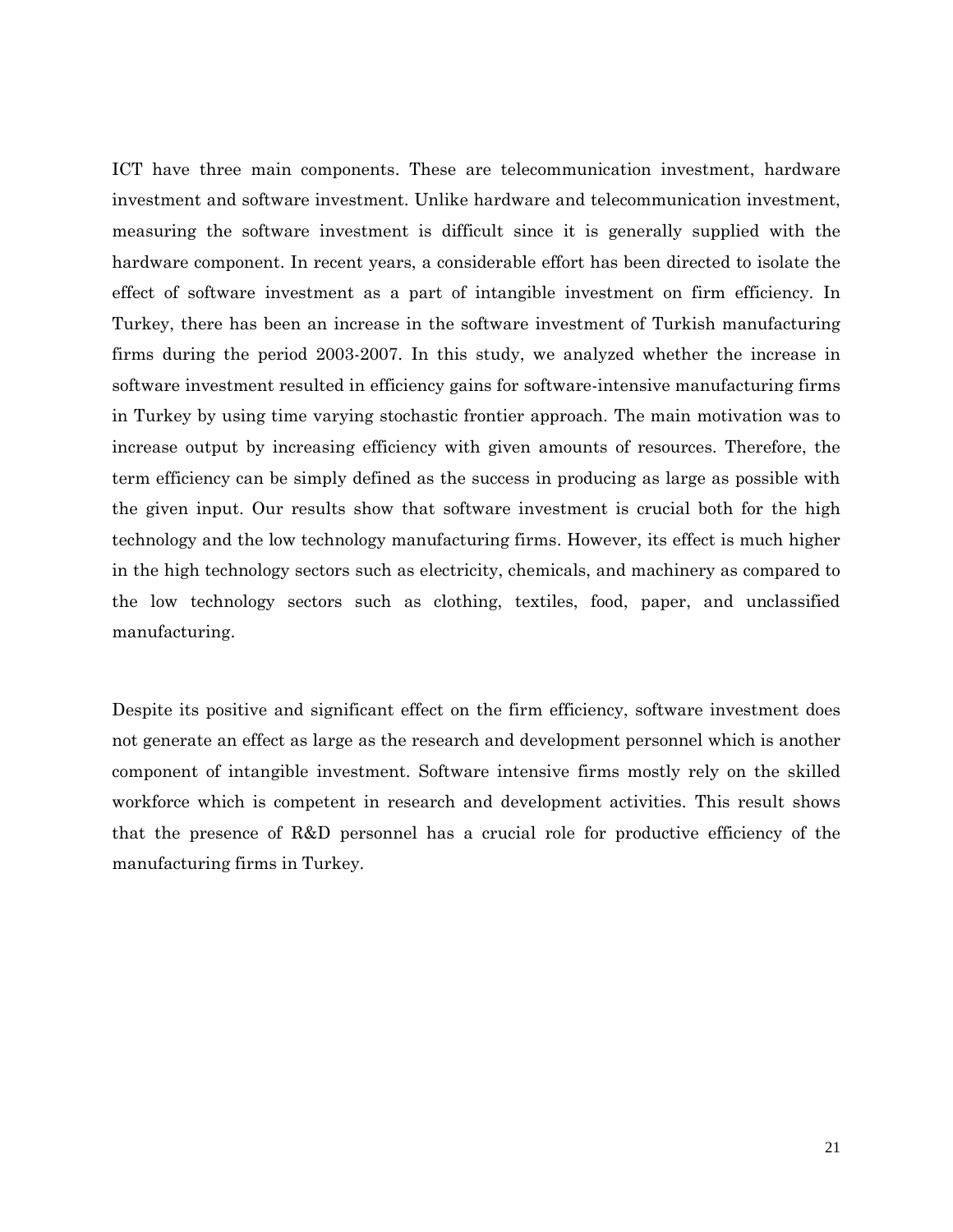# **APPENDICIES**

| <b>TABLE 1</b> . A list of Literature on the determinants of firm Efficiency and Expected Signs |  |  |  |  |
|-------------------------------------------------------------------------------------------------|--|--|--|--|
|-------------------------------------------------------------------------------------------------|--|--|--|--|

| <b>Variables</b>          | Expecte<br>d Sign | <b>Motivation</b>                                                                                                                                                                            | Literature                                                                             |
|---------------------------|-------------------|----------------------------------------------------------------------------------------------------------------------------------------------------------------------------------------------|----------------------------------------------------------------------------------------|
|                           |                   | Small firms with managerial abilities                                                                                                                                                        | Aw & Batra (1998)                                                                      |
| $+$                       |                   | Access to foreign market                                                                                                                                                                     | Sun et al. (1999)                                                                      |
|                           |                   | Learning through exporting                                                                                                                                                                   | Delgado et al. (2002)                                                                  |
| Trade Openness            |                   | Greater capacity of utilization<br>International market competition<br>Specialization in production                                                                                          | Piesse & Thirtle (2000); Gumbau-Albert &<br>Maudos(2002); Hossain & Karunaratne (2004) |
|                           |                   | When combined with non-production labor<br>its effect on the firm efficiency turns out to<br>be negative                                                                                     | Grether(1999)                                                                          |
| Outsourcing               | $^{+}$            | Allocation of resources to the activities that<br>provide comparative advantage                                                                                                              | Heshmati $(2003)$ ; Taymaz & Saatçi $(1997)$                                           |
|                           | $+$               | Agglomeration effect                                                                                                                                                                         | Driffield & Munday(2001); Taymaz & Saatçi<br>(1997)                                    |
| Regional<br>Agglomeration |                   | Efficiency benefits could decrease after<br>some point that cities reach a certain<br>population                                                                                             | Mitra(1999)                                                                            |
|                           |                   | As the communication costs decline and<br>the quality of interaction with the partners<br>outside the region increases, the positive<br>effect of geographical proximity could<br>dissappear | Curran & Blackburn (1994)                                                              |
| R&D Personnel             | $^{+}$            | Absorptive capacity                                                                                                                                                                          | Cohen & Levinthal (1989)                                                               |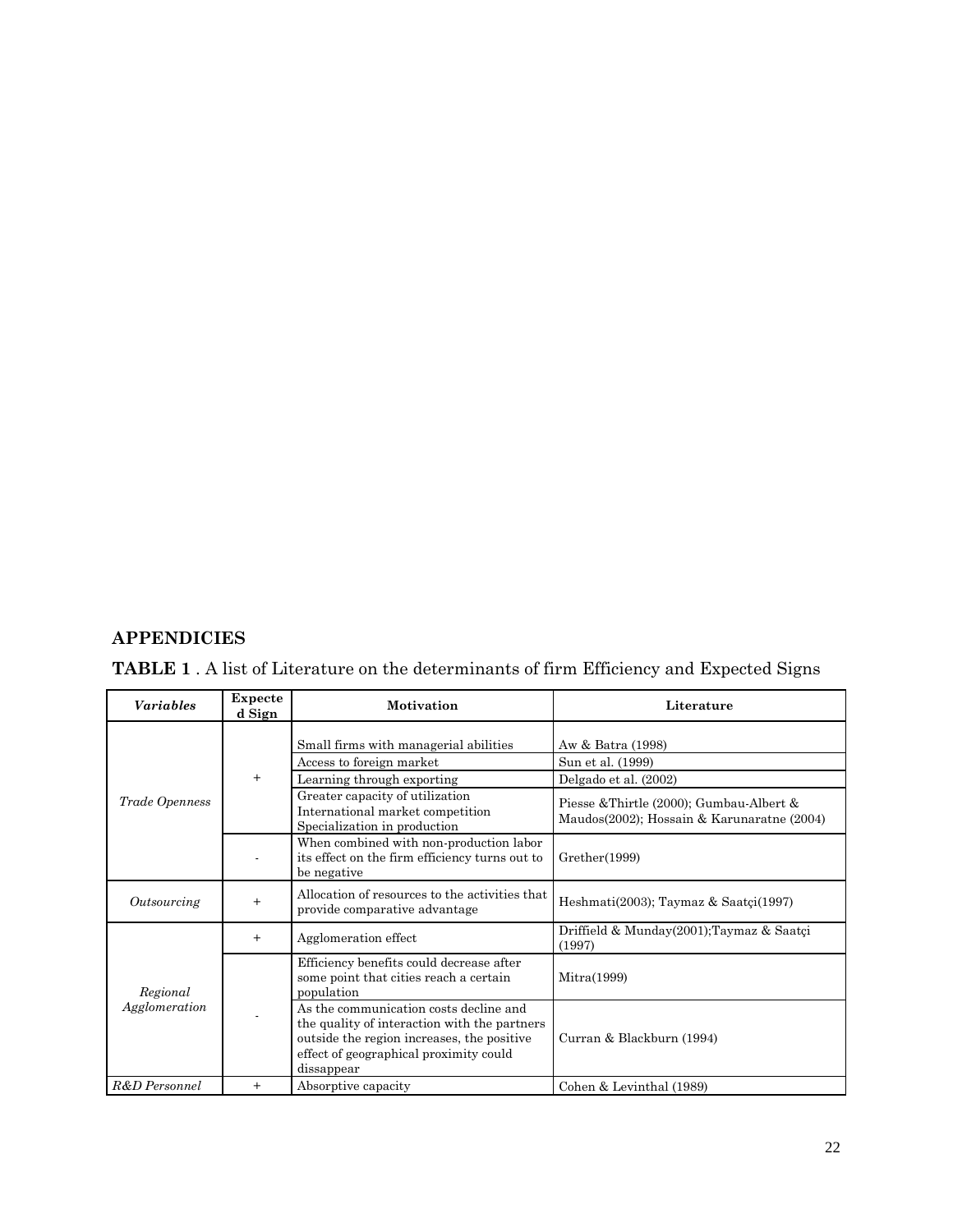| Expenditure                   |                                                                                                       | Spillover effects from R&D in developed<br>countries to developing ones                                                                                                                                     | Coe et al. (1995); Huang & Liu (1994)                                                    |
|-------------------------------|-------------------------------------------------------------------------------------------------------|-------------------------------------------------------------------------------------------------------------------------------------------------------------------------------------------------------------|------------------------------------------------------------------------------------------|
|                               | Higher growing firms exploit the adoption<br>integrated technologies more than lower<br>growing firms |                                                                                                                                                                                                             | Brasini & Freo(2012)                                                                     |
| ICT                           | $^{+}$                                                                                                | Investment in ICT is not the only way of<br>achieving higher economic growth. ICT<br>generates complementary effects on the<br>variables as human capital and structural<br>change in the different sectors | Castiglione (2012)                                                                       |
|                               |                                                                                                       | Higher economic growth depends on<br>technological progress                                                                                                                                                 | Dimelis & Papaioannou.(2010)                                                             |
|                               | n.s.                                                                                                  | Lack of significant effect of the internet use<br>for sales in firm's efficiency                                                                                                                            | Romero & Rodriguez(2010)                                                                 |
| Software<br>Investment        | $^{+}$                                                                                                | Software investment increases the scale of<br>firm operations                                                                                                                                               | Becchetti et al. (2003)                                                                  |
| Subcontracting<br>Expenditure | $^{+}$                                                                                                | Network effect                                                                                                                                                                                              | Aoki(1989);Lazonick(1990);Burki &<br>Terrel(1998);Taymaz & Saatci(1997)                  |
| Subsidy                       |                                                                                                       | Renk seeking behaviour                                                                                                                                                                                      | Martin et al. (1983)                                                                     |
|                               | n.s.                                                                                                  | Subsidies go to R&D performers                                                                                                                                                                              | González et al. (2005)                                                                   |
| Time effect                   | $^{+}$                                                                                                | Privatization of the state monopoly                                                                                                                                                                         | Jha & Majumdar (1999); Ross et al.<br>(1996); Bortolotti et al (2002), Lam & Shiu (2010) |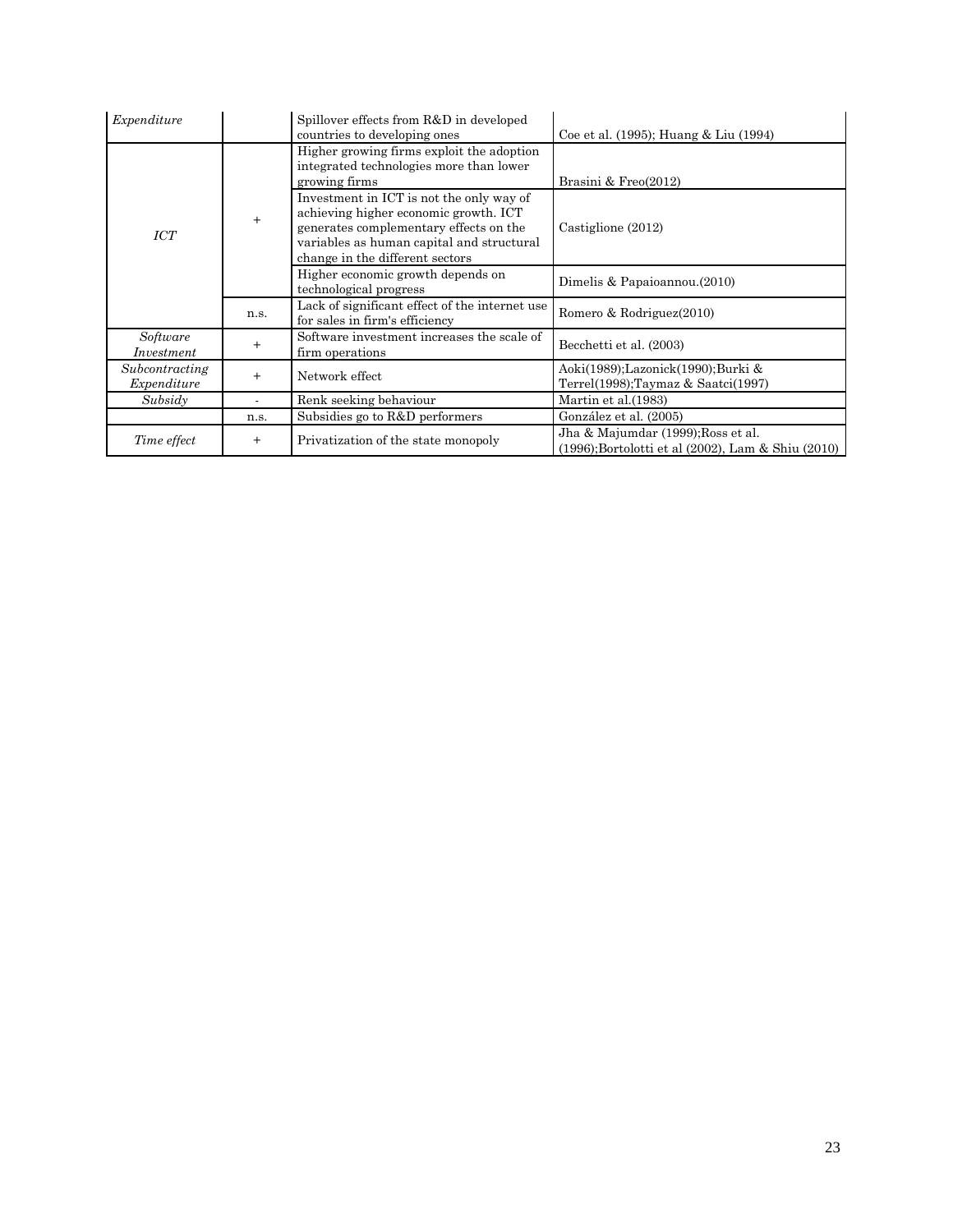| <b>Authors</b>             | Title of the paper                                                                                                            | <b>Targeted</b><br>population                                             | Result                                                                                                                                                                                                                                                 | <b>ICT</b> component                                                                                                                          |
|----------------------------|-------------------------------------------------------------------------------------------------------------------------------|---------------------------------------------------------------------------|--------------------------------------------------------------------------------------------------------------------------------------------------------------------------------------------------------------------------------------------------------|-----------------------------------------------------------------------------------------------------------------------------------------------|
| $\text{Castiglione}(2012)$ | Technical efficiency and ICT investment in<br>Italian manufacturing firms                                                     | 3452 Italian<br>manufacturing<br>firms over the<br>period 1995 to<br>2003 | and significant effect<br>of ICT<br>Positive<br>$\bullet$<br>investment on technical efficiency.<br>Group, size, and geographical position have<br>positive influence on technical efficiency.<br>Older firms are more efficient than younger<br>firms | ICT investment takes the<br>value of 1 if firm makes<br>ICT investment                                                                        |
| Becchetti et al. (2003)    | ICT investment, productivity, and efficiency<br>evidence at firm level using a stochastic frontier<br>approach                | 4400 Italian<br>SME's over the<br>period 1995 to<br>1997                  | Software investment increases the scale of firm<br>operations<br>Telecommunication investment creates flexible<br>production network which products and<br>processes are more fequently adapted to satisfy<br>consumers' taste for variety             | This indicator is used as a<br>decomposed form;<br>hardware,<br>software, and<br>telecommunication<br>investment                              |
| Romero & Rodriguez(2010)   | E-commerce and efficiency at the firm level                                                                                   | Spanish<br>manufacturing<br>firms over the<br>2000 to 2005                | Positive influence of e-buying on efficiency<br>while e-selling has no effect                                                                                                                                                                          | Binary variable if firms<br>makes e-buying or e-<br>selling                                                                                   |
| Shao & Lin(2001)           | Measuring the value of information technology in<br>technical efficiency with stochastic frontier<br>productions              | US firms over the<br>the period 1988<br>to 1992                           | Positive effect of IT on efficiency                                                                                                                                                                                                                    | Hardware investment<br>and information systems<br>staff expenditure                                                                           |
| Dimelis & Papanniou (2010) | The role of ICT in reducing inefficiencies. A<br>Stochastic Production Frontier Study across<br><b>OECD</b> countries         | 17 OECD<br>countries<br>countries over the<br>period 1990 to<br>2005      | A significant ICT impact in the reduction of<br>$\bullet$<br>cross country inefficiencies.<br>European countries are less efficiency and have<br>$\bullet$<br>not yet converged to the efficiency levels of the<br>most developed OECD countries.      | ICT investment as a<br>share of GDP                                                                                                           |
| Mouelhi(2009)              | Impact of adoption of information and<br>communication technologies on firm efficiency in<br>the Tunisian manufacturing firms | Tunisian<br>manufacturing<br>firms                                        | Positive effect of ICT capital on efficiency is<br>observed after controlling for human capital<br>related firm characteristics                                                                                                                        | ICT index composed of<br>communication ratio,<br>hardware acquisitions<br>ratio, and software<br>acquisitions ratio                           |
| De Vries & Koetter (2011)  | ICT adoption and heterogeneity in production<br>technologies: Evidence for Chilean Retailers                                  | Chilean Retail<br>Firms                                                   | effect of ICT<br>Positive<br>determining<br>on<br>production technologies                                                                                                                                                                              | $\overline{\text{ICT}}$ index varying from 0<br>to 7. Index is generated<br>by using internet,<br>intranet, extranet, and<br>webpage onership |

# **TABLE 2**. Empirical Studies on the Effect of ICT on Efficiency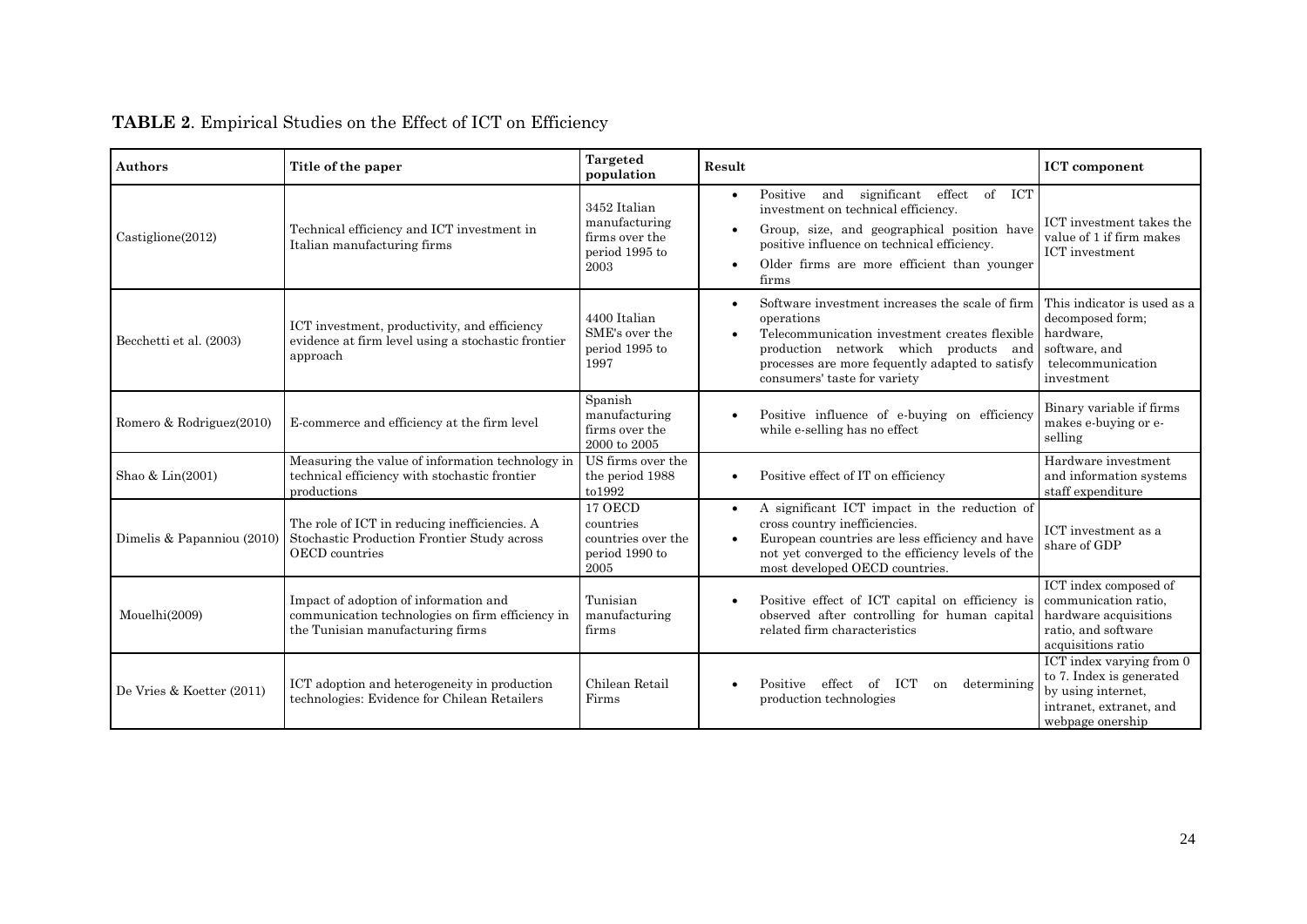| <b>A. Frontier Functions</b>                            | Coefficients |        | <i>t</i> -statistics |  |
|---------------------------------------------------------|--------------|--------|----------------------|--|
| Constant                                                | 0.10         |        | 5.19                 |  |
| K                                                       | 0.14         |        | 17.09                |  |
| L                                                       | 0.02         |        | 2.13                 |  |
| RM                                                      | 0.59         |        | 72.43                |  |
| $\boldsymbol{E}$                                        | 0.05         |        | 5.86                 |  |
| T                                                       | 0.04         |        | 5.98                 |  |
| $K^*K$                                                  | 0.02         |        | 5.73                 |  |
| $K^*L$                                                  | $-0.01$      |        | $-2.07$              |  |
| $K^*RM$                                                 | $-0.08$      |        | $-11.89$             |  |
| $K^*E$                                                  | 0.04         |        | 6.14                 |  |
| $K^*T$                                                  | $-0.01$      |        | $-2.29$              |  |
| $L^*L$                                                  | 0.00         |        | 0.47                 |  |
| $L^*RM$                                                 | 0.01         |        | 1.46                 |  |
| $L^*E$                                                  | 0.00         |        | $-0.49$              |  |
| $L^*T$                                                  | 0.00         |        | $-0.56$              |  |
| $RM^*RM$                                                | 0.09         |        | 27.70                |  |
| $RM*E$                                                  | $-0.05$      |        | $-8.29$              |  |
| $RM^*T$                                                 | 0.03         |        | 6.14                 |  |
| $E^*E$                                                  | 0.01         |        | 3.01                 |  |
| $E^*T$                                                  | $-0.01$      |        | $-2.00$              |  |
| $T^*T$                                                  | 0.03         |        | 5.80                 |  |
| Chemicals                                               | 0.19         |        | 7.37                 |  |
| Electricity                                             | 0.05         |        | 2.27                 |  |
| Machinery                                               | 0.03         |        | 1.29                 |  |
| <b>B.</b> Inefficiency Effects Model                    |              |        |                      |  |
| Constant                                                | $-0.88$      |        | $-1.98$              |  |
| Trade Openness                                          | $-1.11$      |        | $-5.84$              |  |
| Outsourcing                                             | $-3.66$      |        | $-7.37$              |  |
| Regional Agglomeration                                  | $-2.13$      |        | $-7.30$              |  |
| R&D personnel                                           | $-0.44$      |        | $-4.40$              |  |
| Software investment                                     | $-0.12$      |        | $-5.60$              |  |
| Year 2004                                               | $-1.15$      |        | $-7.85$              |  |
| Year 2005                                               | $-1.54$      |        | $-8.08$              |  |
| Year 2006                                               | $-2.31$      |        | -12.71               |  |
| Year 2007                                               | $-0.83$      |        | $-7.36$              |  |
| Variance Parameters, loglikelihood, and mean efficiency |              |        |                      |  |
| $\sigma^2 = \sigma_2^u + \sigma_2^v$                    | 0.75         | 9.34   |                      |  |
| $\gamma = \sigma_2^u / (\sigma_2^u + \sigma_2^v)$       | 0.94         | 116.99 |                      |  |
| Loglikelihood                                           | $-357.52$    |        |                      |  |
| <b>Mean efficiency</b>                                  | 0.83         |        |                      |  |
| <b>Number of observations</b>                           | 2212         |        |                      |  |

**TABLE 3**. Stochastic Production Frontier Estimation Results for High Technology Firms

*Transportation is the base sector*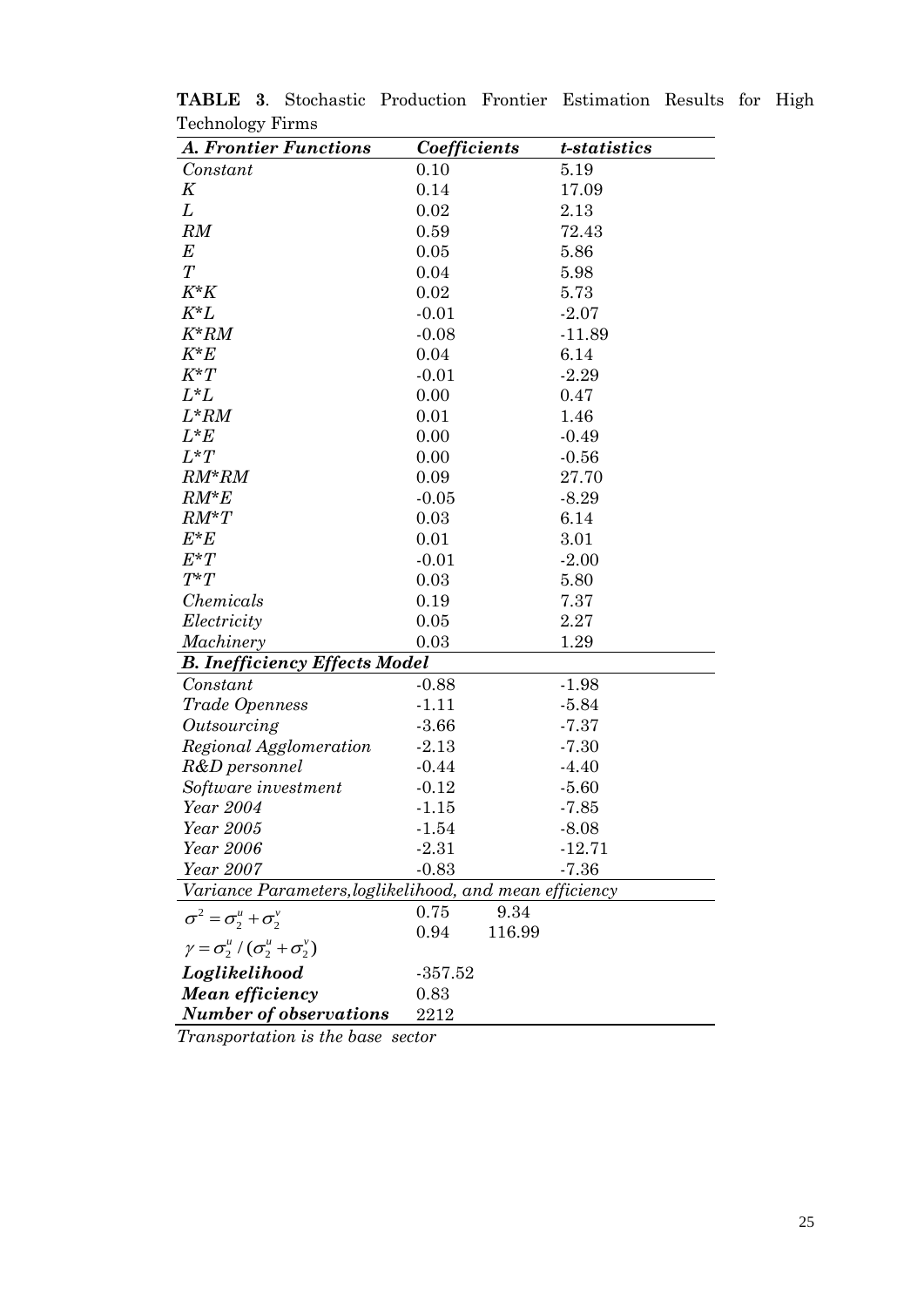| $\sim$<br><b>A. Frontier Functions</b>                               | Coefficients t-statistics |          |
|----------------------------------------------------------------------|---------------------------|----------|
| Constant                                                             | $-0.01$                   | $-0.30$  |
| K                                                                    | 0.08                      | 13.80    |
| L                                                                    | $-0.01$                   | $-1.67$  |
| RM                                                                   | 0.66                      | 98.28    |
| $\boldsymbol{E}$                                                     | 0.03                      | 4.51     |
| $\overline{T}$                                                       | 0.03                      | 4.84     |
| $K^*K$                                                               | 0.01                      | 5.20     |
| $K^*L$                                                               | 0.01                      | 1.62     |
| $K^*RM$                                                              | $-0.04$                   | $-8.21$  |
| $K^*E$                                                               | 0.00                      | 0.65     |
| $K^*T$                                                               | 0.00                      | $-0.20$  |
| $L^*L$                                                               | 0.00                      | 1.21     |
| $L^*RM$                                                              | 0.00                      | 0.71     |
| $L^*E$                                                               | 0.00                      | 0.60     |
| $L^*T$                                                               | 0.00                      | 0.35     |
| $RM^*RM$                                                             | 0.10                      | 35.80    |
| $RM^*E$                                                              | $-0.04$                   | $-6.97$  |
| $RM^*T$                                                              | 0.02                      | 4.68     |
| $E^*E$                                                               | 0.02                      | 4.88     |
| $E^*T$                                                               | $-0.01$                   | $-2.80$  |
| $T^*T$                                                               | 0.03                      | 5.08     |
| Food                                                                 | $-0.01$                   | $-0.37$  |
| <b>Textiles</b>                                                      | 0.14                      | 4.65     |
| Paper                                                                | 0.17                      | 5.32     |
| Unclassified manufacturing 0.02                                      |                           | 0.62     |
| <b>B. Inefficiency Effects Model</b>                                 |                           |          |
| Constant                                                             | 0.39                      | 2.62     |
| Export share                                                         | $-5.63$                   | $-13.13$ |
| Outsourcing expenditure                                              | $-0.21$                   | $-3.38$  |
| Outsourcing income                                                   | 0.00                      | 0.00     |
| Subsidy                                                              | 0.03                      | 0.75     |
| Regional Agglomeration                                               | $-0.07$                   | $-1.00$  |
| R&D personnel expenditure                                            | $-0.23$                   | $-5.75$  |
| Software investment                                                  | $-0.08$                   | $-4.00$  |
| Subcontracting expenditure                                           | $-0.52$                   | $-5.77$  |
| Year 2004                                                            | $-0.21$                   | $-3.50$  |
| Year 2005                                                            | $-0.36$                   | $-4.50$  |
| Year 2006                                                            | $-0.97$                   | $-6.06$  |
| Year 2007<br>Variance Parameters, loglikelihood, and mean efficiency | $-0.23$                   | $-3.29$  |
|                                                                      |                           |          |
| $\sigma^2 = \sigma_2^u + \sigma_2^v$                                 | 0.28                      | 7.00     |
| $\gamma = \sigma_2^u / (\sigma_2^u + \sigma_2^v)$                    | 0.78                      | 19.50    |
| Loglikelihood                                                        | $-1111.6$                 |          |
| Mean efficiency                                                      | 0.82                      |          |
| <b>Number of observations</b>                                        | 4160                      |          |

**TABLE 4.** Stochastic Production Frontier Estimation Results for Low Technology Firms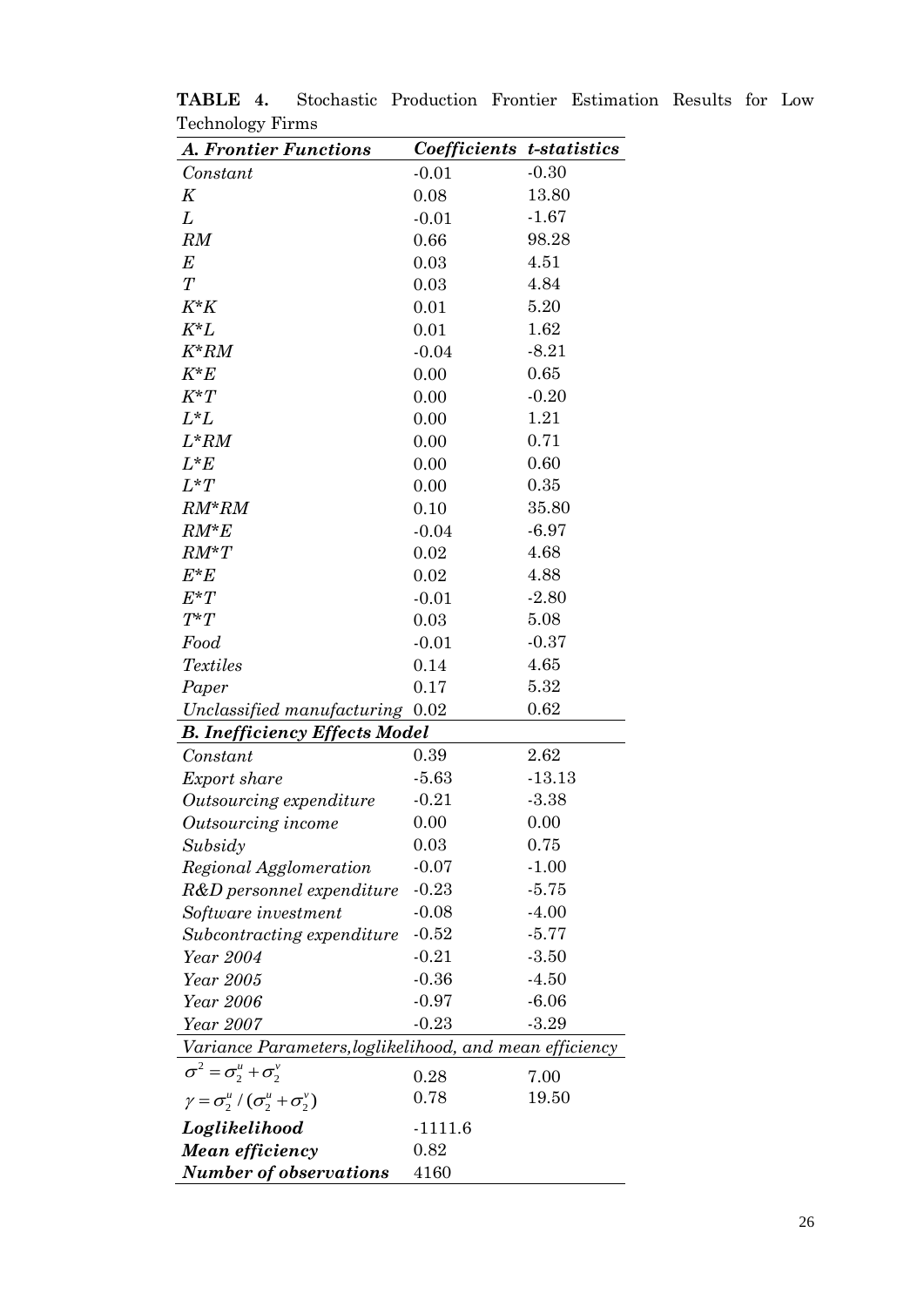# **TABLE 5**. Test results

|                                                                                           | Loglikelihood | <b>Test</b>      |           |
|-------------------------------------------------------------------------------------------|---------------|------------------|-----------|
| Null hypothesis                                                                           | Value         | <i>Statistic</i> | Decision  |
| Cobb Douglas production<br>All $\beta$ 's are equal to zero                               |               |                  |           |
| <b>High Technology Sectors</b>                                                            | $-691,03$     | 666,06           | Ho Reject |
| Low Technology Sectors                                                                    | $-1738,4$     | 1253.6           | Ho Reject |
| No Inefficiency<br>$H_0: \gamma = \delta_0 =  \delta_{n=0}$                               |               |                  |           |
| <b>High Technology Sectors</b>                                                            | $-632$        | 548              | Ho Reject |
| Low Technology Sectors                                                                    | $-1456$       | 688.8            | Ho Reject |
| <b>Non</b><br>Stochastic<br>Inefficiency<br>$H_0: \gamma = 0$                             |               |                  |           |
| <b>High Technology Sectors</b>                                                            | $-632$        | 533,2            | Ho Reject |
| Low Technology Sectors                                                                    | $-1456$       | 314              | Ho Reject |
| No Inefficiency Effects<br>$H_0: \delta_1 =  \delta_n = 0$                                |               |                  |           |
| <b>High Technology Sectors</b>                                                            | $-365,4$      | 14,8             | Ho Reject |
| Low Technology Sectors                                                                    | $-1299$       | 375              | Ho Reject |
| Time<br>Invariant<br>Inefficiency<br>$H_0: \delta_3 = \delta_4 = \delta_5 = \delta_6 = 0$ |               |                  |           |
| <b>High Technology Sectors</b>                                                            | $-363.8$      | 32.4             | Ho Reject |
| Low Technology Sectors                                                                    | $-1154.01$    | 86               | Ho Reject |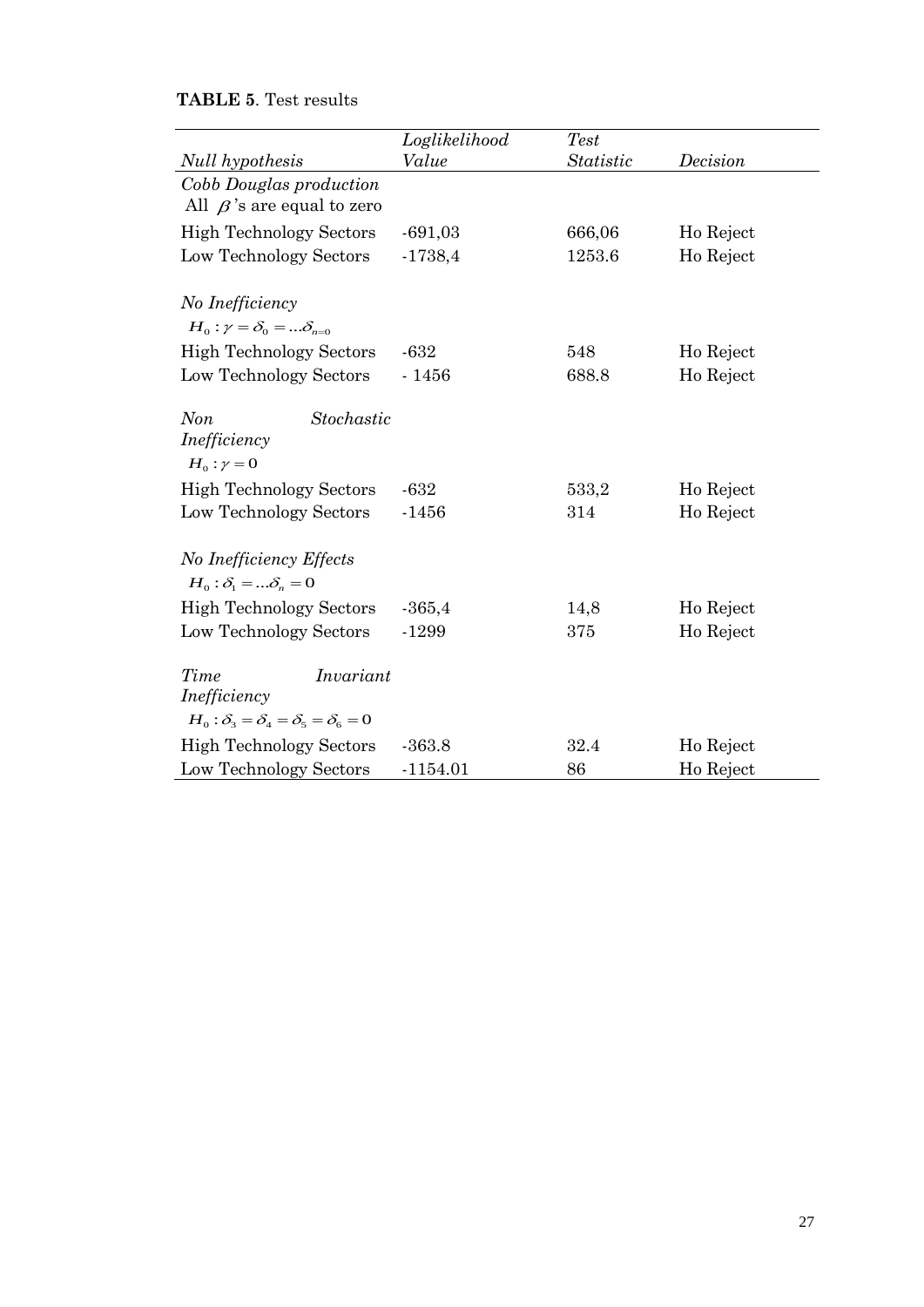| Output (Q)                                                 | Output which is measured as manufacturing sales-<br>changes in finished good inventories                                                                                                                                                                                                                                        |
|------------------------------------------------------------|---------------------------------------------------------------------------------------------------------------------------------------------------------------------------------------------------------------------------------------------------------------------------------------------------------------------------------|
| Capital Stock (K)                                          | Depreciation Allowances                                                                                                                                                                                                                                                                                                         |
| Labor(L)                                                   | <b>Average Number of Employees</b>                                                                                                                                                                                                                                                                                              |
| Raw Material (RM)                                          | Total value of intermediate goods                                                                                                                                                                                                                                                                                               |
| Electricity and Fuel (E)<br>Electricity and fuel purchased |                                                                                                                                                                                                                                                                                                                                 |
| Time(T)                                                    | Time $(t, 1,  5)$                                                                                                                                                                                                                                                                                                               |
| <b>Industry Dummies</b>                                    | Food (Nace 15-16), textile (Nace 17-18), leather<br>(Nace19), wood (Nace20), paper (Nace21-<br>22), chemicals (Nace25), plastics<br>(Nace 25), nonmetals (Nace 26), metals (Nace 27-<br>28), machinery (29), electricity (Nace 30-<br>33), transportation equipment (Nace 34-35), and<br>unclassified manufacturing(Nace 36-37) |
| <b>R&amp;D</b> Personnel                                   | Dummy variable which takes the value of 1 if the<br>firm invests in R&D personnel expenditure                                                                                                                                                                                                                                   |
| <b>Regional Agglomeration</b>                              | Share of the firm's revenues to the total revenue of<br>the region                                                                                                                                                                                                                                                              |
| <b>Software Investment</b>                                 | Share of software investment to total intangible<br>investment                                                                                                                                                                                                                                                                  |
| <b>Trade Openess</b>                                       | Share of total product and services exports to total<br>revenues                                                                                                                                                                                                                                                                |
| <b>Outsourcing revenue</b>                                 | The share of total outsourcing expenditure to total<br>expenditure                                                                                                                                                                                                                                                              |
| <b>Outsourcing expenditure</b>                             | The share of total outsourcing revenues to total<br>revenues                                                                                                                                                                                                                                                                    |
| Subsidy                                                    | Dummy variable which takes the value of 1 if the<br>firm receives subsidy and 0 otherwise                                                                                                                                                                                                                                       |
| Suncontracting                                             | The share of subcontracting expenditure to total<br>expenditure                                                                                                                                                                                                                                                                 |
| <b>Time Effects</b>                                        | Dummies for each year from 2004 to 2007. 2003 is<br>a reference year(d_2004, d_2005, d_2006, d_2007)                                                                                                                                                                                                                            |

**TABLE 6.** Variable Definitions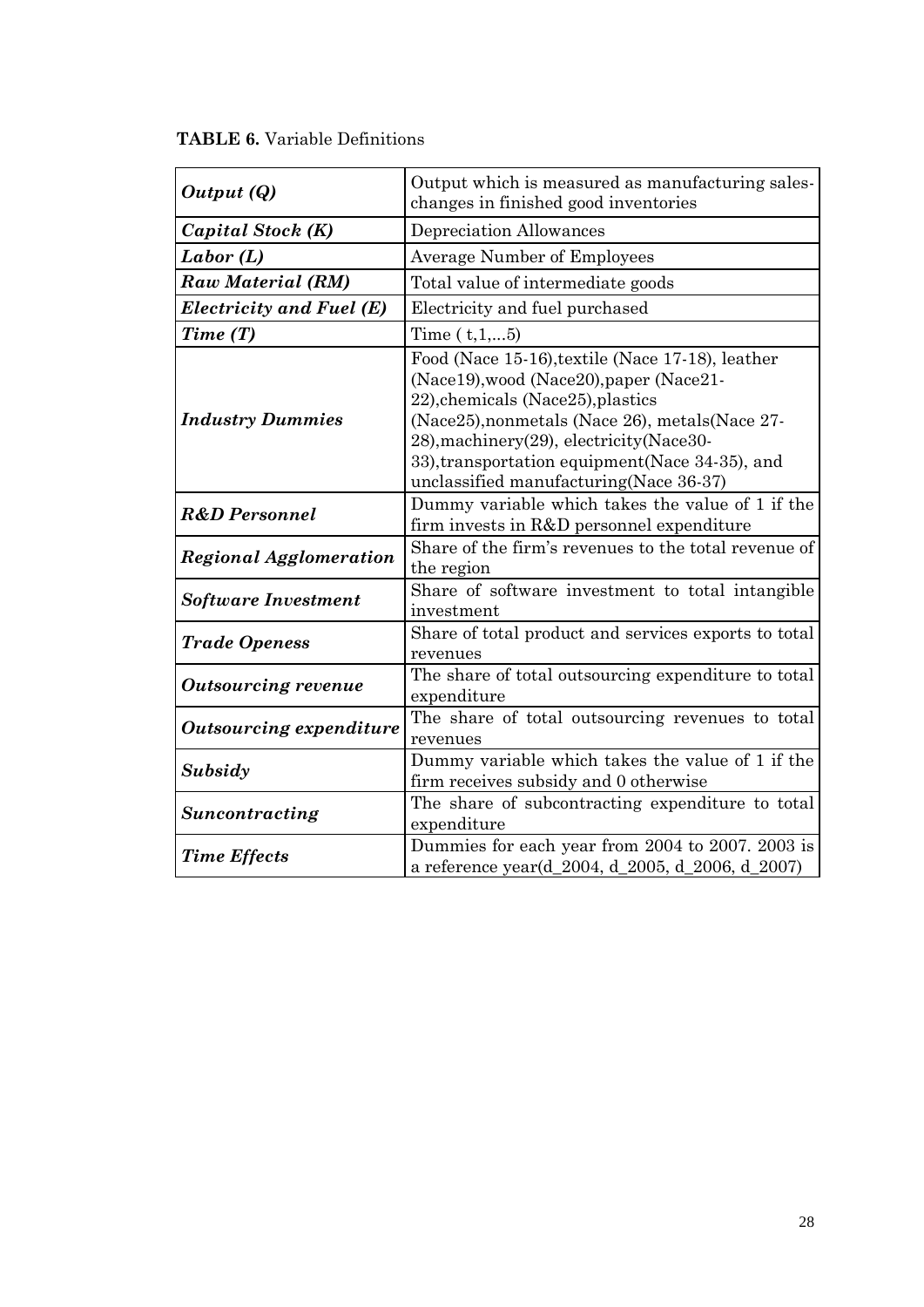### **REFERENCES**

Adams, M., & Oleksak, M. (2010). *Intangible Capital: Putting knowledge to work in the 21st century organization*. Santa Barbara, ABC-CLIO.

Alvarez, R., & Crespi, G. (2003). Determinants of technical efficiency in small firms. *Small Business Economics, 20*(3), 233-244.

Aoki, M. (1989). *Information, incentives and bargaining in the Japanese economy: A microtheory of the Japanese Economy*. New York, Cambridge University Press.

Atiyas, I. (2011). *Regulation and competition in the Turkish telecommunications industry. In The Political Economy of Regulation in Turkey*.New York, Springer.

Atrostic, B. K., & Nguyen, S. V. (2005). IT and productivity in US manufacturing: Do computer networks matter?. *Economic Inquiry, 43*(3), 493- 506.

Atrostic, B. K., Motohashi, K., Nguyen, S. V. (2008). Computer Network Use and Firms' Productivity Performance: The United States vs. Japan (US Census Bureau Center for Economic Studies Paper No. CES-WP-08-30). Retrieved March 18, 2015, from [http://papers.ssrn.com/sol3/papers.cfm?abstract\\_id=1269425.](http://papers.ssrn.com/sol3/papers.cfm?abstract_id=1269425)

Aw, B. Y., & Batra, G. (1998). Technology, exports and firm efficiency in Taiwanese manufacturing. *Economics of Innovation and New Technology, 7*(2), 93-113.

Balassa, B. (1978). Exports and economic growth: further evidence. *Journal of Development Economics, 5*(2), 181-189.

Basu, S., & Fernald, J. (2007). Information and communications technology as a general‐purpose technology: evidence from US industry data. *German Economic Review, 8*(2), 146-173.

Battese, G. E., & Coelli, T. J. (1992). *Frontier production functions, technical efficiency and panel data: with application to paddy farmers in India*. Netherlands, Springer.

Becchetti, L., Bedoya, D. A. I., & Paganetto, L. (2003). ICT investment, productivity and efficiency: evidence at firm level using a stochastic frontier approach. *Journal of Productivity Analysis, 20*(2), 143-167.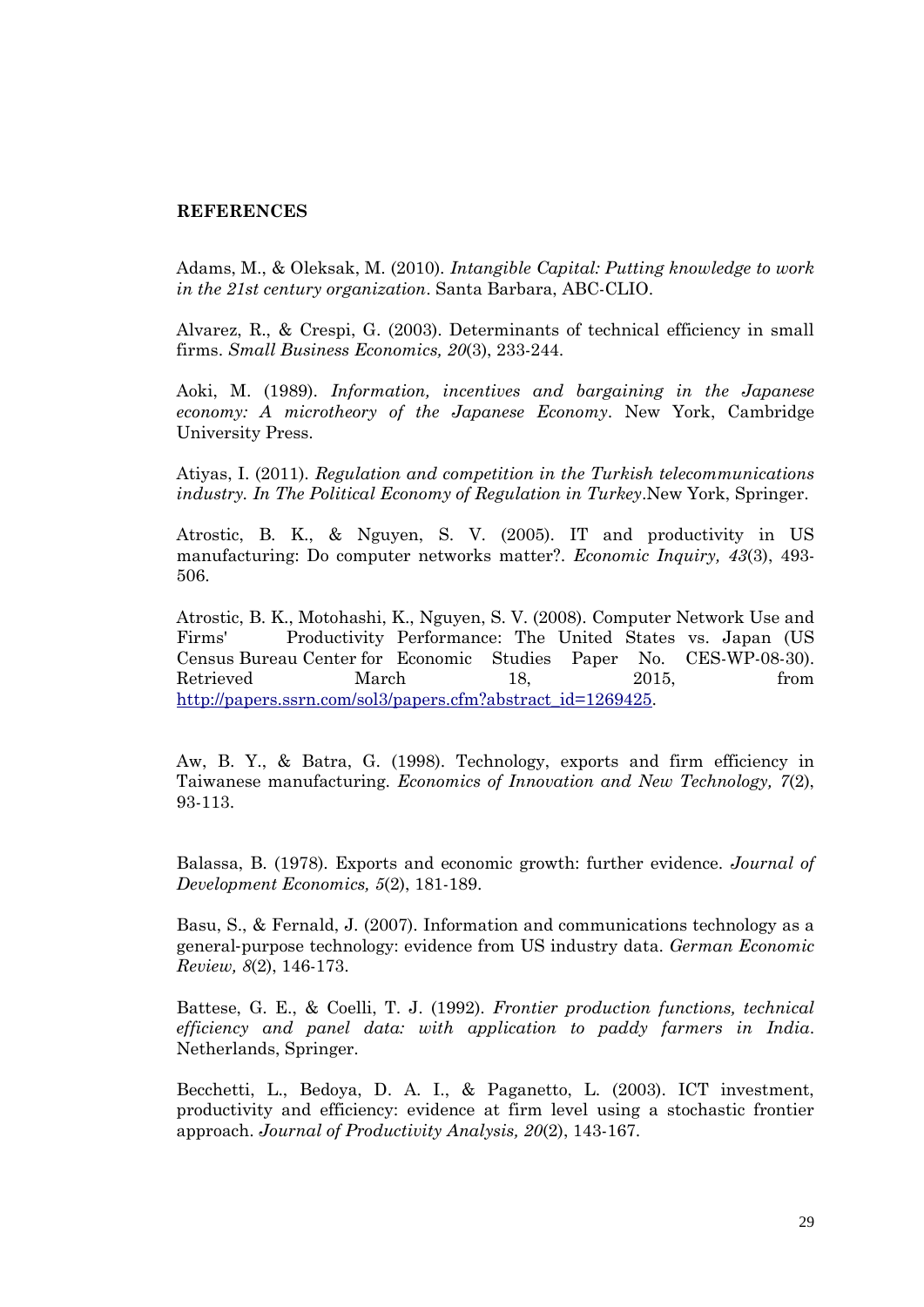Berghall, E. (2014). Has Finland advanced from an investment to an innovationdriven stage*?. LTA, 1*(14), 11-32.

Bertschek, I., Fryges, H., & Kaiser, U. (2006). B2B or Not to Be: does B2B e‐ commerce increase labour productivity?. *International Journal of the Economics of Business, 13*(3), 387-405.

Bessen, J., & Hunt, R. M. (2007). An empirical look at software patents. *Journal of Economics & Management Strategy, 16*(1), 157-189.

Birdshall, N., & Nellis, J. (2003). Winners and losers: assessing the distributional impact of privatization. *World Development, 31*(10), 1617-1633.

Bodman, P. M. (1996). On export-led growth in Australia and Canada: cointegration, causality, and structural stability, *Australian Economic Papers, 35*(67), 282-299.

Borgo, M. D., Goodridge, P., Haskel, J., & Pesole, A. (2013). Productivity and growth in UK Industries: an intangible investment approach. *Oxford Bulletin of Economics and Statistics, 75*(6), 806-834.

Bortolotti, B., D'Souza, J., Fantini, M., & Megginson, W. L. (2002). Privatization and the sources of performance improvement in the global telecommunications industry. *Telecommunications Policy, 26*(5), 243-268.

Bosworth, B. P., & Triplett, J. E. (2000). *What's new about the new economy? IT, economic growth and productivity*. Washington, DC, Brookings Institution, Mimeo.

Brasini, S., & Freo, M. (2012). The impact of information and communication technologies: an insight at micro-level on one Italian region. *Economics of Innovation and New Technology, 21*(2), 107-123.

Burki, A. A., & Terrell, D. (1998). Measuring production efficiency of small firms in Pakistan. *World Development, 26*(1), 155-169.

Castiglione, C. (2012). Technical efficiency and ICT investment in Italian manufacturing firms. *Applied Economics, 44*(14), 1749-1763.

Castiglione, C., & Infante, D. (2014). ICTs and time-span in technical efficiency gains. A stochastic frontier approach over a panel of Italian manufacturing firms. *Economic Modelling,41*, 55-65.

Coe, D. T., Helpman, E. & Hoffmaister, A.W. (1995). North-South R&D spillovers, *The Economic Journal, 107,* 134-149.

Cohen, W. M., & Levin, R. C. (1989). Empirical studies of innovation and market structure. *Handbook of Industrial Organization, 2*, 1059-1107.

Corrado, C., Haskel, J., Jona-Lasinio, C., & Iommi, M. (2013). Innovation and intangible investment in Europe, Japan, and the United States. *Oxford Review of Economic Policy, 29*(2), 261-286.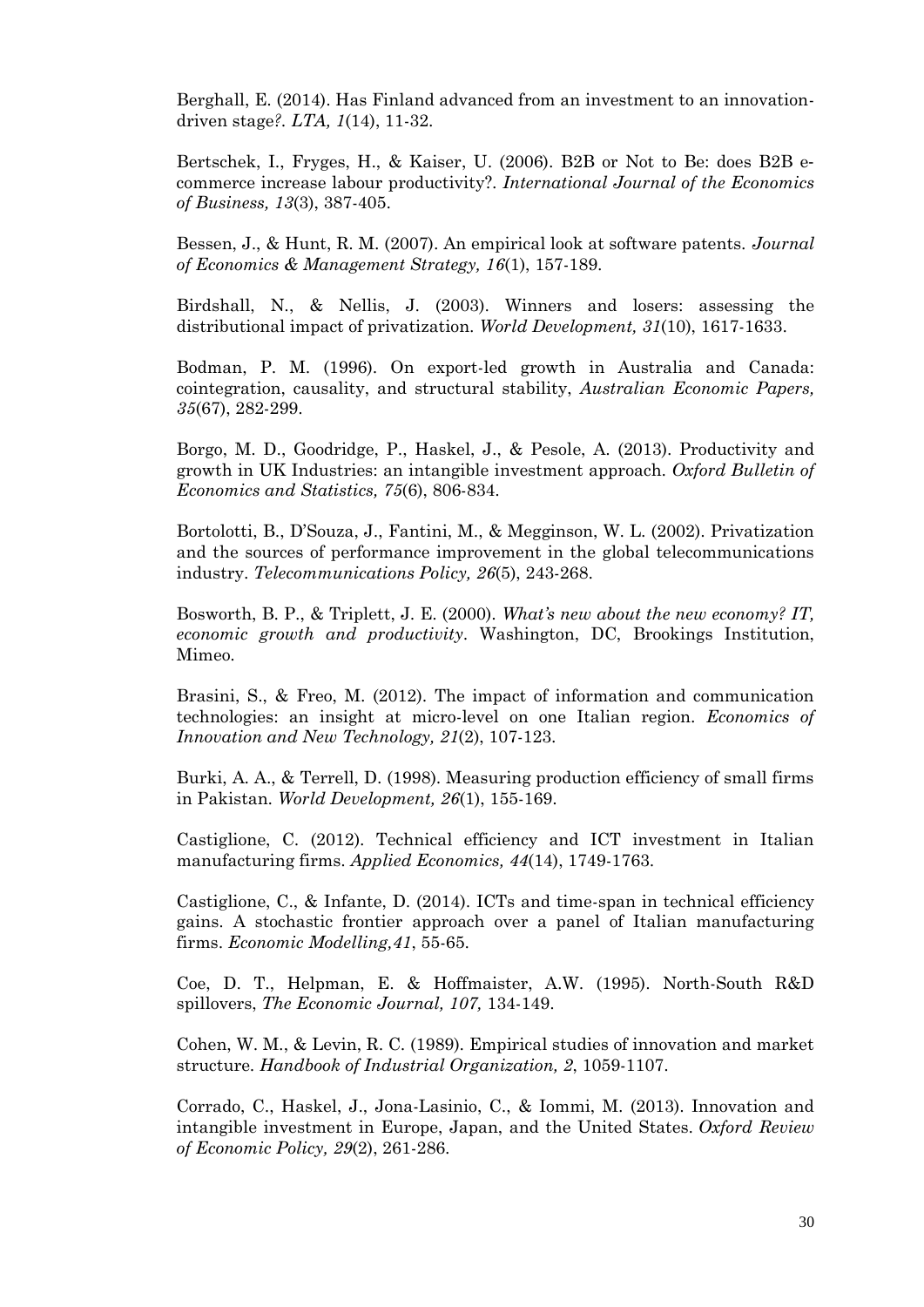Corrado, C., Hulten, C., & Sichel, D. (2009). Intangible capital and US economic growth. *Review of Income and Wealth, 55*(3), 661-685.

Criscuolo, C. & Waldron, K. (2003). E-commerce and productivity, *Economic Trends, 60*, 52-57.

Cummins, J. G. (2005). A new approach to the valuation of intangible capital. In C. Corrado, J. Haltiwanger,.& D. Sichel (Eds.), *Measuring capital in the new economy*, (pp.47-72). USA, University of Chicago Press.

Curran, J., & Blackburn, R. (1994). *Small firms and local economic networks: the death of the local economy?*London, UK, Paul Chapman.

De Vries, G. J., & Koetter, M. (2011). ICT Adoption and heterogeneity in production technologies: evidence for Chilean retailers. *Oxford Bulletin of Economics and Statistics, 73*(4), 539-555.

Delgado, M. A., Farinas, J. C., & Ruano, S. (2002). Firm productivity and export markets: a non-parametric approach. *Journal of International Economics, 57*(2), 397-422.

Dilling-Hansen, M., Madsen, E. S., & Smith, V. (2003). Efficiency, R&D and ownership–some empirical evidence. *International Journal of Production Economics, 83*(1), 85-94.

Dimelis, S. P., & Papaioannou, S.K. (2010). Technical efficiency and the role of information technology: a stochastic production frontier study across OECD countries, In S. Allegrezza & A. Dubrocard (Eds.), *Internet Econometrics* (pp.43- 62),UK, Palgrave McMillan.

Dimelis, S. P. & Papaioannou, S.K. (2014). Human capital effects on technical inefficiency: A stochastic frontier analysis across industries of the Greek economy, *International Review of Applied Economics, 28*(6), 797-812.

Driffield, N., & Munday, M. (2001). Foreign manufacturing, regional agglomeration and technical efficiency in UK industries: a stochastic production frontier approach. *Regional Studies, 35*(5), 391-399.

Farrell, M. J. (1957). The measurement of productive efficiency. *Journal of the Royal Statistical Society*. *Series A (General),* 253-290.

Feder, G. (1983). On exports and economic growth. *Journal of Development Economics, 12*(1), 59-73.

Gabel, D., & Pollard, W. (1995). *Privatization, deregulation, and competition: learning from the cases of telecommunications in New Zealand and the United Kingdom*. Retrieved May 13, 2015, from

[http://citeseerx.ist.psu.edu/viewdoc/download?doi=10.1.1.230.4447&rep=rep1&ty](http://citeseerx.ist.psu.edu/viewdoc/download?doi=10.1.1.230.4447&rep=rep1&type=pdf) [pe=pdf.](http://citeseerx.ist.psu.edu/viewdoc/download?doi=10.1.1.230.4447&rep=rep1&type=pdf)

Gianelle, C. & Tattara, G. (2009). Manufacturing abroad while making profits at home: a study on Veneto footwear and clothing global value chains, in M.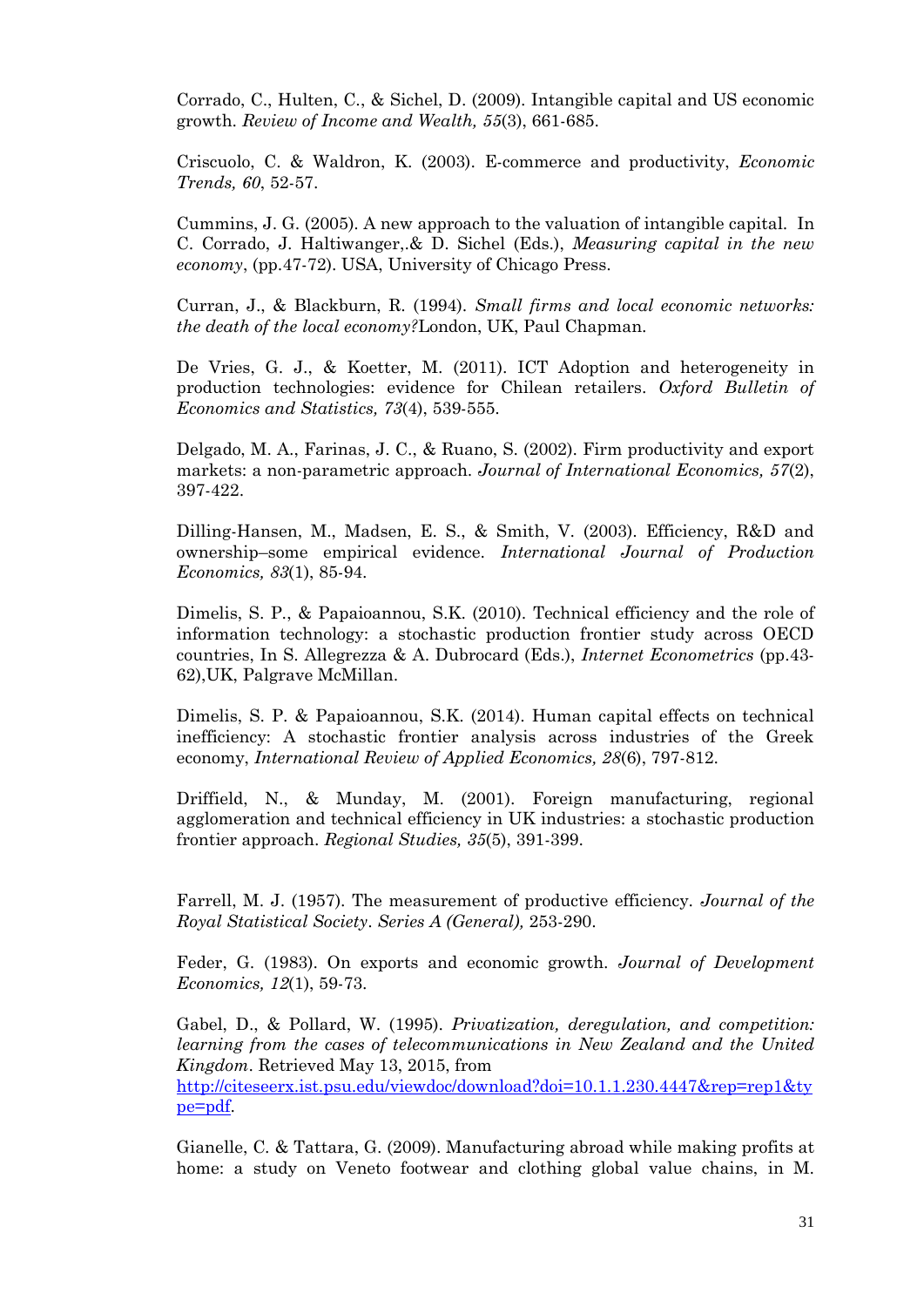Morroni (Ed).,*Corporate Governance, Organization and Design and Inter-Firm Relations: Theoretical advances and Empirical Evidence* (pp. 206-213). UK:Edward Elgar.

González, X., Jaumandreu, J., & Pazó, C. (2005). Barriers to innovation and subsidy effectiveness. *RAND Journal of Economics*,*36*(4), 930-950.

Görzig, B.& Andreas, S. (2002). Outsourcing and firm level performance (DIW Berlin (Discussion Paper No. 309). Retrieved May 15, 2015 from [http://www.econstor.eu/bitstream/10419/18045/1/dp309.pdf.](http://www.econstor.eu/bitstream/10419/18045/1/dp309.pdf)

Grether, J. M. (1999). Determinants of technological diffusion in mexican manufacturing: a plant-level analysis. *World Development, 27*(7), 1287-1298.

Griliches, Z. (1998). Issues in assessing the contribution of research and development to productivity growth. In Z.Griliches (Ed.),*R&D and Productivity: The Econometric Evidence* (pp.17-45). USA, University of Chicago Press.

Gumbau-Albert, M., & Maudos, J. (2002). The determinants of efficiency: the case of the Spanish industry. *Applied Economics, 34*(15), 1941-1948.

Haskel, J., Jona-Lasinio, C., & Iommi, M. (2012). Intangible capital and growth in advanced economies: Measurement methods and comparative results (IZA Discussion Paper No.6733). Retrieved May 14, 2015 from [ftp://ftp.mpls.frb.fed.us/pub/research/mcgrattan/sr472/data/MacroData/Intangibl](ftp://ftp.mpls.frb.fed.us/pub/research/mcgrattan/sr472/data/MacroData/Intangibles/Corrado12.pdf) [es/Corrado12.pdf.](ftp://ftp.mpls.frb.fed.us/pub/research/mcgrattan/sr472/data/MacroData/Intangibles/Corrado12.pdf)

Heshmati, A. (2003). Productivity growth, efficiency and outsourcing in manufacturing and service industries. *Journal of Economic Surveys, 17*(1), 79- 112.

Hossain, M., & Dias Karunaratne, N. (2004). Exports and economic growth in Bangladesh: Has manufacturing exports become a new engine of export-led growth?. *The International Trade Journal, 18*(4), 303-334.

Hsieh, C., & Lin, B. (1998). Internet commerce for small businesses, *Industrial Management and Data Systems, 98*, 113-190.

Huang, C. J., & Liu, J. T. (1994). Estimation of a non-neutral stochastic frontier production function. *Journal of Productivity Analysis, 5*(2), 171-180.

Hulten, C. R., & Hao, X. (2008). What is a Company Really Worth? Intangible Capital and the" Market to Book Value" Puzzle (NBER Working Paper No. w14548). Retrieved May 14, 2015 from [http://infolab.stanford.edu/pub/gio/CS99I/nber\\_w14548.pdf.](http://infolab.stanford.edu/pub/gio/CS99I/nber_w14548.pdf)

Jalava, J., & Pohjola, M. (2008). The roles of electricity and ICT in economic growth: Case Finland. *Explorations in Economic History, 45*(3), 270-287.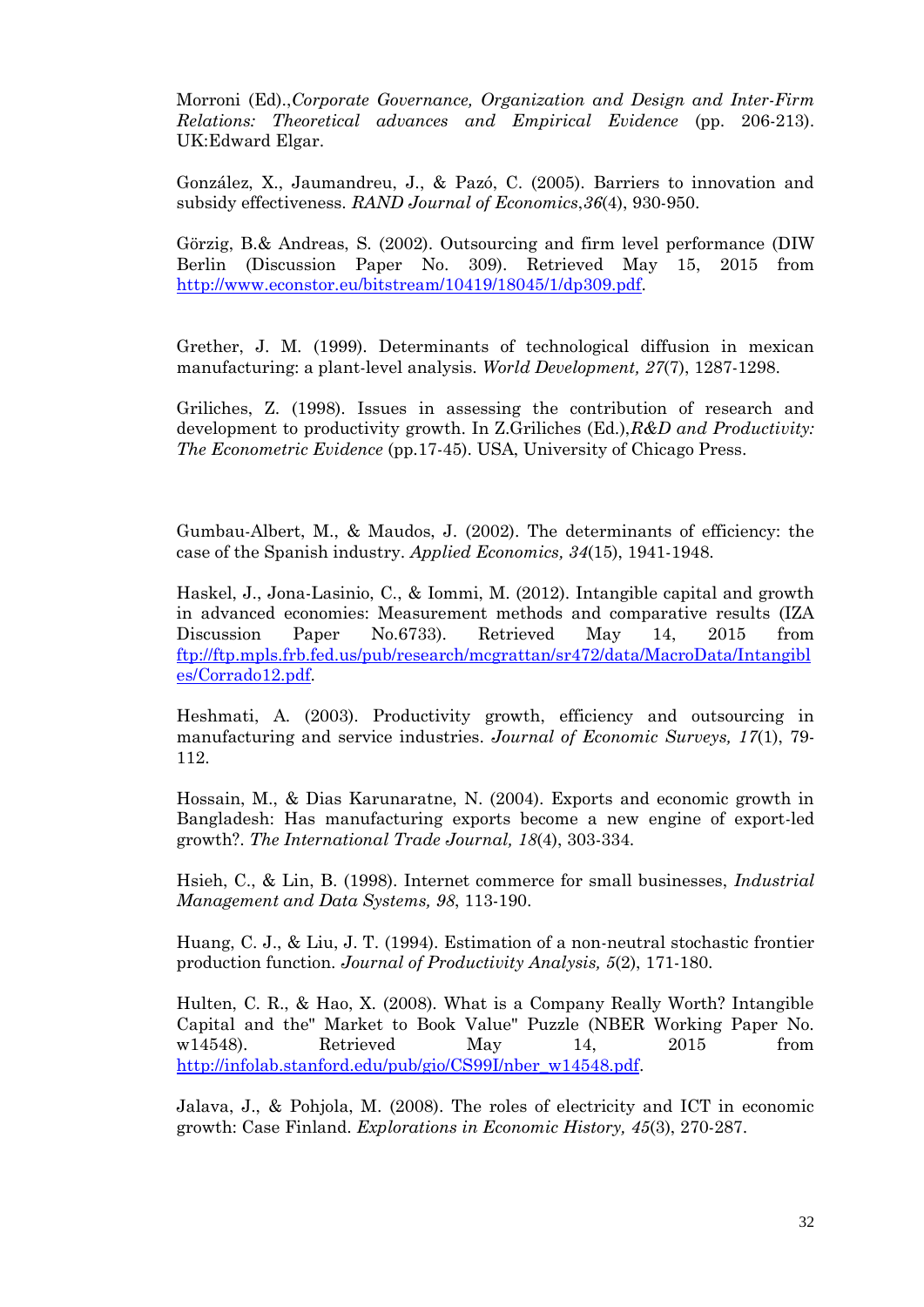Jha, R., & Majumdar, S. K. (1999). A matter of connections: OECD telecommunications sector productivity and the role of cellular technology diffusion. *Information Economics and Policy, 11*(3), 243-269.

Koopmans, T. C. (1951). Analysis of production as an efficient combination of activities. *Activity Analysis of Production and Allocation, 13,* 33-37.

Kumbhakar, S.C., & Lovell, K.(2000). *Stochastic frontier analysis*, UK, Cambridge University Press.

Kumbhakar, S. C., Ortega-Argilés, R., Potters, L., Vivarelli, M., & Voigt, P. (2012). Corporate R&D and firm efficiency: evidence from Europe's top R&D investors. *Journal of Productivity Analysis, 37*(2), 125-140.

Lacity, M. C., & Willcocks, L. P. (1998). An empirical investigation of information technology sourcing practices: lessons from experience. *MIS Quarterly,* 363-408.

Lam, P. L., & Shiu, A. (2010). Economic growth, telecommunications development and productivity growth of the telecommunications sector: Evidence around the world. *Telecommunications Policy, 34*(4), 185-199.

Lazonick, W. (1990*). Competitive advantage on the shop floor*. USA, Harvard University Press.

Lee, B., & Barua, A. (1999). An integrated assessment of productivity and efficiency impacts of information technology investments: Old data, new analysis and evidence. *Journal of Productivity Analysis, 12*(1), 21-43.

Lev, B. (2000). *Intangibles: management, measurement, and reporting*. Washington DC:Brookings Institution Press.

Machlup, F. (1962*). The production and distribution of knowledge in the United States* (Vol. 278). USA, Princeton University Press.

Martin, J. P., John, Jr. M., & Page, Jr. (1983). The impact of subsidies on X-Efficiency in LDC industry: theory and an empirical test. *Review of Economics and Statistics, 65*(4), 608-617.

MERITUM. (2002). Guidelines for Managing and Reporting on Intangibles, MERITUM Project. Retrieved May 15, 2015 from [www.pnbukh.com/files/pdf\\_filer/pdf\\_filer/MERITUM\\_Guidelines.pdf.](http://www.pnbukh.com/files/pdf_filer/pdf_filer/MERITUM_Guidelines.pdf)

Milana, C., & Zeli, A. (2002). The contribution of ICT to production efficiency in Italy: firm-level evidence using data envelopment analysis and econometric estimations (No. 2002/13). Paris, OECD Publishing. Retrieved May 15, 2015 from [http://www.oecd](http://www.oecd-ilibrary.org/docserver/download/5lgsjhvj7m5d.pdf?expires=1431686341&id=id&accname=guest&checksum=235816053C0ABA10933BC3CB14BE1F82)[ilibrary.org/docserver/download/5lgsjhvj7m5d.pdf?expires=1431686341&id=id&a](http://www.oecd-ilibrary.org/docserver/download/5lgsjhvj7m5d.pdf?expires=1431686341&id=id&accname=guest&checksum=235816053C0ABA10933BC3CB14BE1F82)

[ccname=guest&checksum=235816053C0ABA10933BC3CB14BE1F82.](http://www.oecd-ilibrary.org/docserver/download/5lgsjhvj7m5d.pdf?expires=1431686341&id=id&accname=guest&checksum=235816053C0ABA10933BC3CB14BE1F82)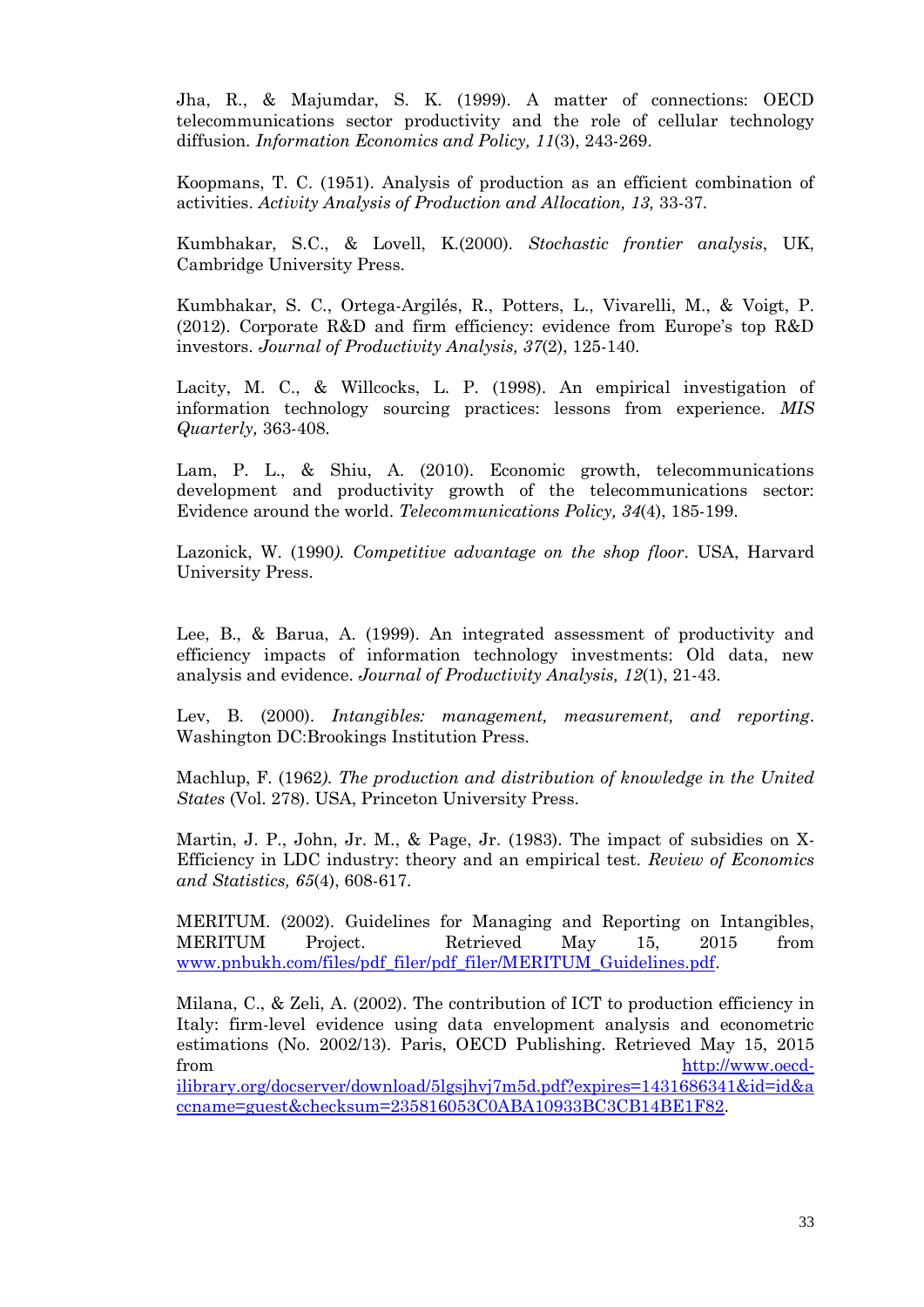Mitra, A. (1999). Agglomeration economies as manifested in technical efficiency at the firm level. *Journal of Urban Economics, 45*(3), 490-500.

Motohashi, K. (2007). Firm-level analysis of information network use and productivity in Japan. *Journal of the Japanese and International Economies, 21*(1), 121-137.

Mouelhi, R. B. A. (2009). Impact of the adoption of information and communication technologies on firm efficiency in the Tunisian manufacturing sector. *Economic Modelling, 26*(5), 961-967.

OECD (1997). Information Infrastructures: their impact and regulatory requirements. (OECD/GD(97)18). Retrieved May 15,2015 from [http://www.oecd.org/sti/broadband/2095181.pdf.](http://www.oecd.org/sti/broadband/2095181.pdf)

OECD (2011). ISIC REV.3 Technology intensity definition, classification of manufacturing industries into categories based on R&D intensities. Retrieved May 15, 2015 from [http://www.oecd.org/sti/ind/48350231.pdf.](http://www.oecd.org/sti/ind/48350231.pdf)

Oliner, S. D., Sichel, D. E., & Stiroh, K. J. (2008). Explaining a productive decade. *Journal of Policy Modeling, 30*(4), 633-673.

Park, W. G., & Ginarte, J. C. (1997). Intellectual property rights and economic growth*. Contemporary Economic Policy, 15*(3), 51-61.

Perelman, S. (1995). R&D, technological progress and efficiency change in industrial activities. *Review of Income and Wealth, 41*(3), 349-366.

Piesse, J., & Thirtle, C. (2000). A stochastic frontier approach to firm level efficiency, technological change, and productivity during the early transition in Hungary. *Journal of Comparative Economics, 28*(3), 473-501.

Polanyi, M., & Sen, A. (1967). *The tacit dimension*. New York: Doubleday.

Ram, R. (1985). Exports and economic growth: Some additional evidence. *Economic Development and Cultural Change*, *33*(2),415-425.

Repkine, A. (2008). ICT Penetration and Aggregate Production Efficiency: Empirical Evidence for a Cross-Section of Fifty Countries. *Journal of Applied Economic Sciences,3*(2), 137-144.

Repkine, A. (2009). Telecommunications Capital Intensity and Aggregate Production Efficiency: a Meta-Frontier Analysis (MPRA Working Paper No. 13059). Retrieved May 14, 2015 from [http://mpra.ub.uni](http://mpra.ub.uni-muenchen.de/13059/1/MPRA_paper_13059.pdf)[muenchen.de/13059/1/MPRA\\_paper\\_13059.pdf.](http://mpra.ub.uni-muenchen.de/13059/1/MPRA_paper_13059.pdf)

Rincon, A., Robinson, C., & Vecchi, M. (2005). The productivity impact of ecommerce in the UK: 2001 evidence from microdata (NIESR Working Paper No. 257). Retrieved May 14, 2015 from [http://www.researchgate.net/profile/Michela\\_Vecchi/publication/5200599\\_The\\_P](http://www.researchgate.net/profile/Michela_Vecchi/publication/5200599_The_Productivity_impact_of_E-Commerce_in_the_UK_2001_Evidence_from_microdata/links/09e4150a4a6e814ae1000000.pdf) [roductivity\\_impact\\_of\\_E-](http://www.researchgate.net/profile/Michela_Vecchi/publication/5200599_The_Productivity_impact_of_E-Commerce_in_the_UK_2001_Evidence_from_microdata/links/09e4150a4a6e814ae1000000.pdf)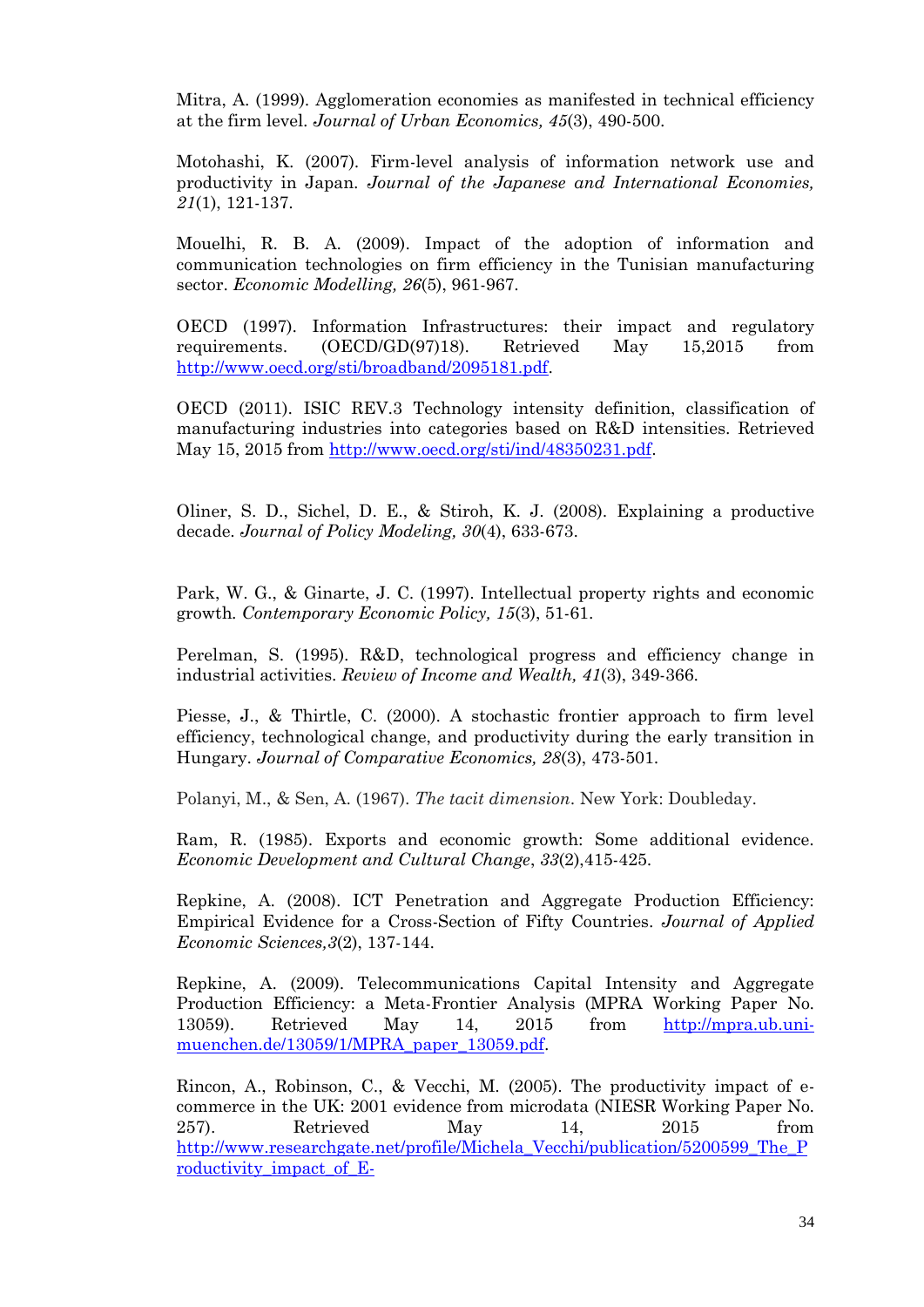Commerce in the UK 2001 Evidence from microdata/links/09e4150a4a6e814a [e1000000.pdf.](http://www.researchgate.net/profile/Michela_Vecchi/publication/5200599_The_Productivity_impact_of_E-Commerce_in_the_UK_2001_Evidence_from_microdata/links/09e4150a4a6e814ae1000000.pdf)

Romero,Q. C., & Rodríguez, R. D. (2010). E-commerce and efficiency at the firm level. *International Journal of Production Economics, 126*(2), 299-305.

Romijn, H., & Albaladejo, M. (2002). Determinants of innovation capability in small electronics and software firms in southeast England. *Research Policy, 31*(7), 1053-1067.

Ross, J. W., Beath, C. M., & Goodhue, D. L. (1996). Develop long-term competitiveness through IT assets. *Sloan Management Review, 38*(1), 31-42.

Schmidt, P., & Sickles, R. C. (1984). Production frontiers and panel data. *Journal of Business & Economic Statistics, 2*(4), 367-374.

Shao, B. B., & Lin, W. T. (2001). Measuring the value of information technology in technical efficiency with stochastic production frontiers*. Information and Software Technology, 43*(7), 447-456.

Shapiro, C., & Varian, H. R. (2013). *Information rules: a strategic guide to the network economy*. USA, Harvard Business Press.

Sun, H., Hone, P., & Doucouliago, H. (1999). Economic openness and technical efficiency: a case study of Chinese manufacturing industries. *Economics of Transition, 7*(3), 615-636.

Tassey, G. (1997). *The economics of R&D policy*. USA, Greenwood Publishing Group.

Taymaz, E., & Saatci, G. (1997). Technical change and efficiency in Turkish manufacturing industries. *Journal of Productivity Analysis, 8*(4), 461-475.

Taymaz, E., Voyvoda, E., & Yılmaz, K. (2008). Türkiye Đmalat Sanayiinde Yapısal Dönüşüm, Üretkenlik ve Teknolojik Değişme Dinamikleri (ERC Working Paper No. 08/04). Retrieved May 14, 2015 from [http://www.erc.metu.edu.tr/menu/series08/0804.pdf.](http://www.erc.metu.edu.tr/menu/series08/0804.pdf)

Torii, A., & Caves, R. E. (1992). Technical efficiency in Japanese and US manufacturing industries. In R. Caves (Ed.) *Industrial Efficiency in Six Nations*, (pp.423-457). Cambridge, MIT Press.

Tybout, J., De Melo, J., & Corbo, V. (1991). The effects of trade reforms on scale and technical efficiency: new evidence from Chile. *Journal of International Economics*, *31*(3), 231-250.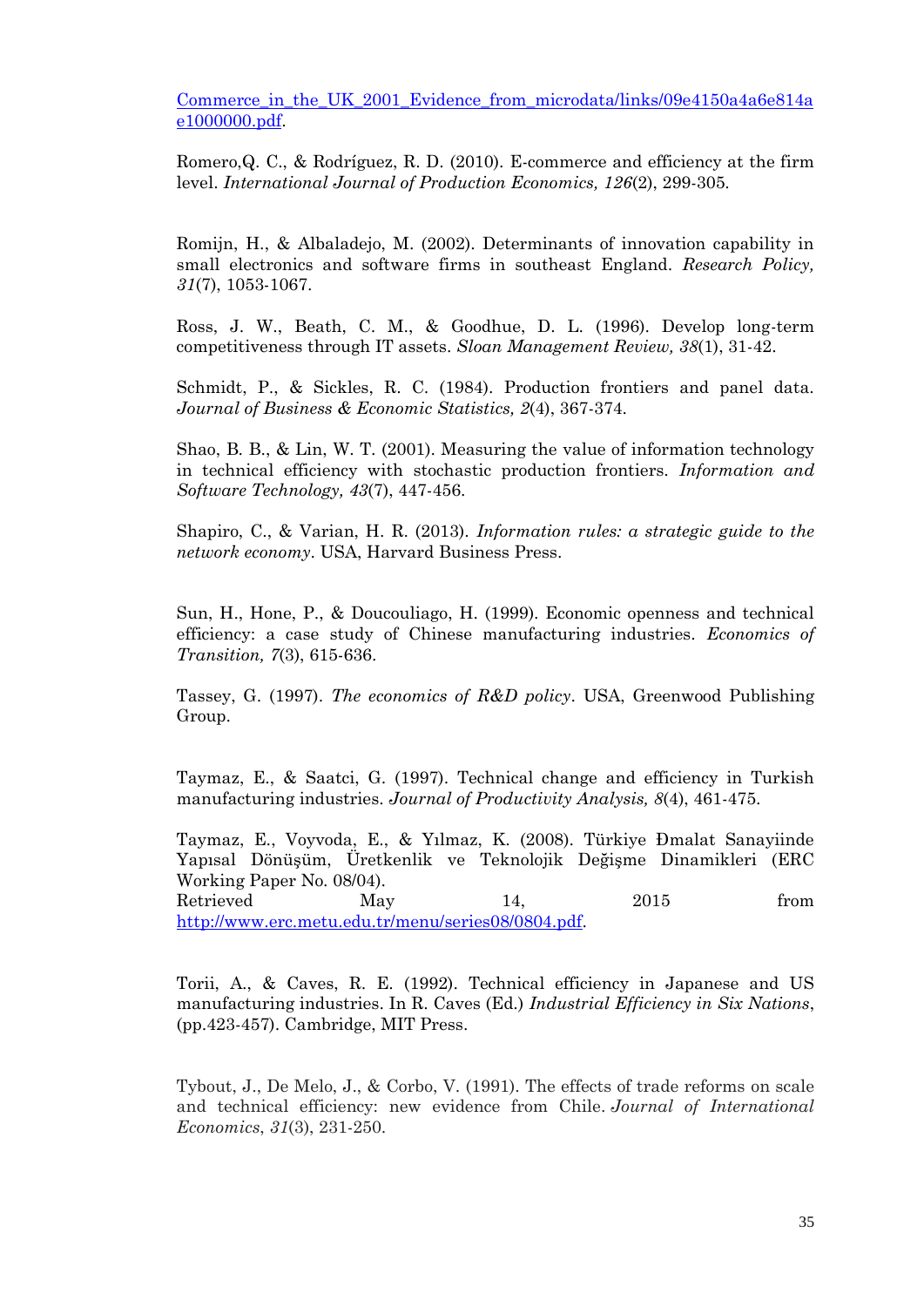Van Ark, B., & Piatkowski, M. (2004). Productivity, innovation and ICT in Old and New Europe. *International Economics and Economic Policy, 1*(2-3), 215-246.

Van Ark, B., Hao, J. X., Corrado, C., & Hulten, C. (2009). Measuring intangible capital and its contribution to economic growth in Europe. *EIB papers, 14*(1), 62- 93.

Van Mieghem, J. A. (1999). Coordinating investment, production, and subcontracting. *Management Science, 45*(7), 954-971.

Vosselman, W. (1998). Initial guidelines for the collection and comparison of data on intangible investment. *Measuring Intangible Investment*, OECD, Paris. Retrieved May 14, 2015 from http://www1. oecd. org/dsti/sti/industry/indcomp/prod/intang. htm.

Wang, E. C. (2007). R&D efficiency and economic performance: A cross-country analysis using the stochastic frontier approach. *Journal of Policy Modeling, 29*(2), 345-360.

Webster, E.(1999). *The economics of intangible investment*, UK, Edward Elgar Publishing Limited.

Wellenius, B., & Stern, P. A.(1994). *Implementing reforms in the telecommunications sector: Lessons from experience*. Washington, D.C., World Bank Publications.

Williamson, O. E. (1973). Markets and hierarchies: some elementary considerations. *The American Economic Review*, *63*(2), 316-325.

Windrum, P., Reinstaller, A., & Bull, C. (2009). The outsourcing productivity paradox: total outsourcing, organisational innovation, and long run productivity growth. *Journal of Evolutionary Economics, 19*(2), 197-229.

Young, A. (1998). Towards an interim statistical framework: selecting the core components of intangible investment. *Measuring Intangible Investment*, OECD, Paris. Retrieved May 14, 2015 from http://www1. oecd. org/dsti/sti/industry/indcomp/prod/intang. htm.

# **KEY TERMS AND DEFINITIONS**

**Intangible investment**: This term indicates all products or services that cannot be measured directly ( e.g. knowledge, R&D, software,... etc.).

**R&D:** Research and development activities**.**

**Software-intensive firms:**Firms that invest heavily in software products or services.

**Stochastic frontier analysis**: A parametrical method of measuring technical efficiency.